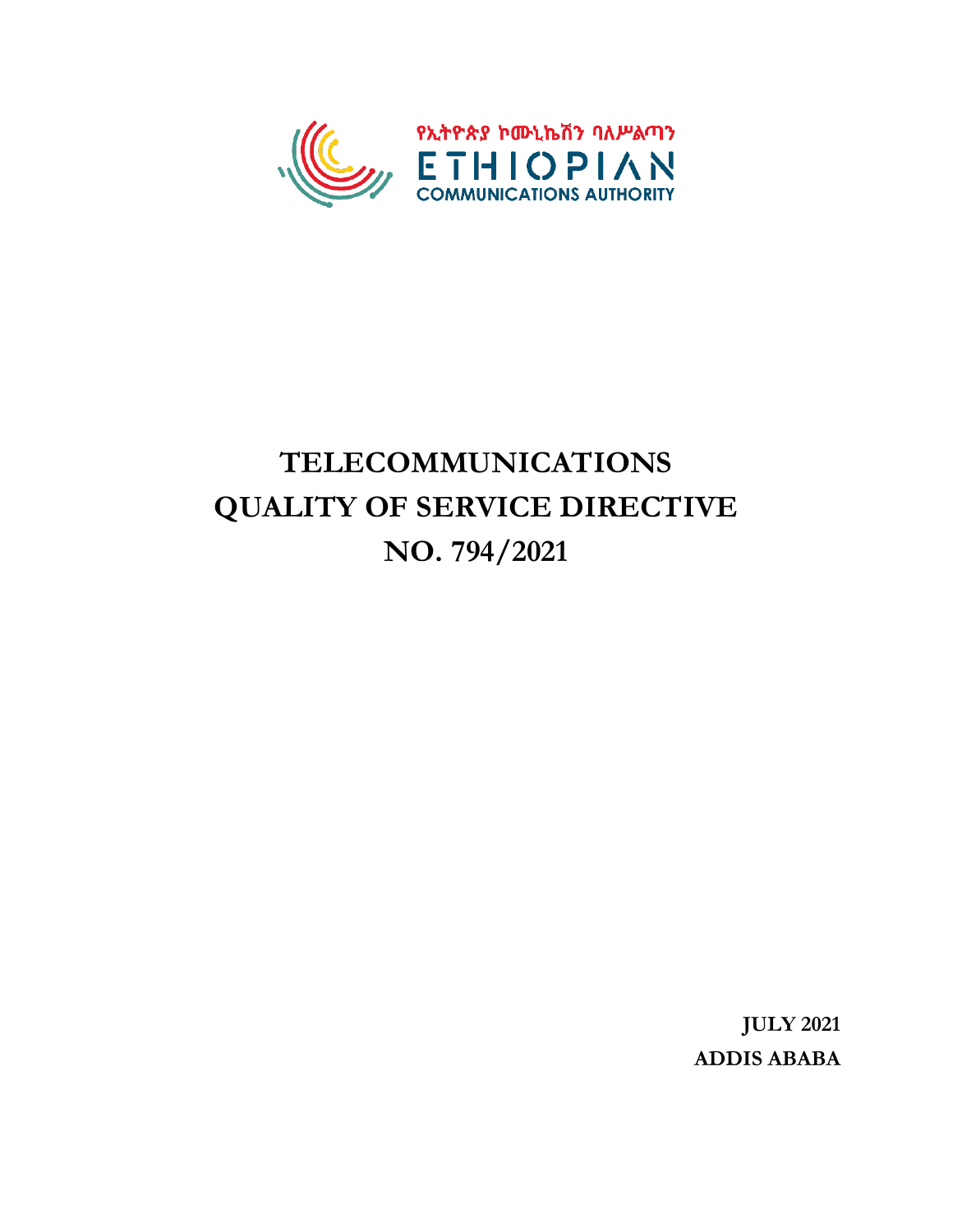# **TELECOMMUNICATIONS QUALITY OF SERVICE DIRECTIVE**

**WHEREAS** it is necessary to specify technical standards for the provision of Telecommunications Services in order to ensure that Communications Services confirm to specified standards of quality;

**UNDERSTANDING** the need to devise a Quality of Service framework that allows the quality of service delivered by Telecommunications Operations to be measured, reported and published based on defined parameters and measurement methodologies;

**COGNIZANT** of the need to provide consumers of Telecommunications Services the Quality of Service obligations that Telecommunications Operators are required to meet;

**RECOGNIZING** the importance of setting minimum parameters to allow for improved operations and performance of interconnected networks;

**NOW, THEREFORE,** the Authority hereby issues this Telecommunications Quality of Service Directive in accordance with Ethiopian Communication Service Proclamation No.1148/2019, Articles 6(2), 6(5), and 54(2).

### **PART ONE GENERAL**

#### **1. Short Title**

This Directive may be cited as "Telecommunications Quality of Service Directive No. 794/2021".

#### **2. Definitions**

. In this Directive, unless the context otherwise requires:

- 1) "**Authority**" means the Ethiopian Communications Authority established under the Communications Service Proclamation No. 1148/2019.
- 2) "**Average**" or "**Mean**" is the result of dividing the sum of the numerical values in a set by the number of values in the set.
- 3) "**Base Transceiver Station (BTS)**" or "**NodeB**" or "**eNodeB**" means the radio base station (RBS) or, simply, the Base Station (BS) or a telecommunications node that provides wireless communications between mobile phones and the mobile network used in 2G, or 3G, or Long Term Evolution (LTE) networks, respectively.
- 4) "**Call Attempt**" means an attempt to achieve a connection to one or more devices attached to a telecommunication network.
- 5) "**Compensation"** means a portfolio of remedies by a Telecommunications Operator to the Customer for shortcomings in the level of the Quality of Service delivered, e.g., delays in provision, repair or not achieving the promised level of quality of service, in form of monetary or non-monetary means.
- 6) "**Customer**" means any person who receives Telecommunications Services and pays the corresponding fees for a certain period of time by virtue of an agreement that he enters into or accepts the terms set forth by a Telecommunications Operator.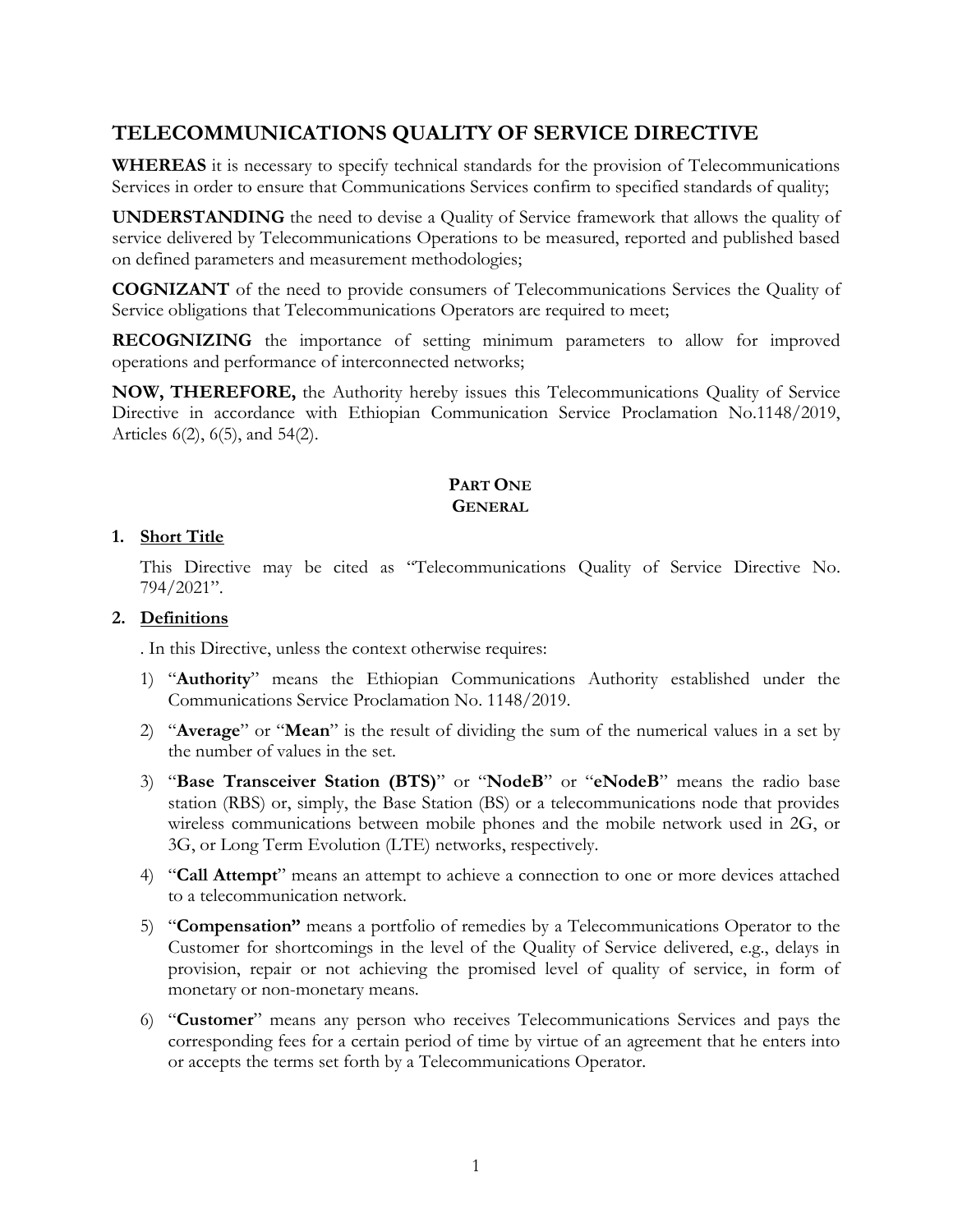- 7) "**Contravention**" means any failure to comply with the target values prescribed and/or requirements identified in this Directive.
- 8) "**Fault**" means the inability of an item to perform a required function, excluding that inability due to preventive maintenance, lack of external resources or planned actions.
- 9) "**Force Majeure**" means fire, strikes, or other labor actions or dispute, acts of Nature, or any circumstances not foreseeable and beyond the reasonable control of a Telecommunications Operator.
- 10) "**Internet Service**" means a service that is provided substantially for data communications to or from Network Termination Points that have IP addresses.
- 11) "**Item**" means any part, device, subsystem, functional unit, equipment or system that can be individually considered.
- 12) "**Key Performance Indicators (KPI)**" means Key Performance Indicators of Telecommunications Services that can be monitored, measured, and reported.
- 13) "**Measurement**" means a numerical value that is obtained by using a Measurement Method.
- 14) "**Measurement Method**" means the method of measuring a parameter that is prescribed in this Directive.
- 15) "**Network Termination Point**" means a point at which a customer has physical access through customer equipment to a network of a Telecommunications Operator.
- 16) "**Parameter**" means a quantifiable characteristic of a service with specified scope and boundaries.
- 17) "**Peak Hour**" means the hour in a day where the traffic for a licensed service is highest on the network.
- 18) "**Proclamation**" means the Ethiopian Communications Service Proclamation No.1148/2019.
- 19) "**Quality of Service Standards**" means Parameters defining the applicable quality of service standards for specific services including the methods of taking measurements that measure service performance against prescribed parameters, and any applicable targets for the prescribed parameters identified in this Directive.
- 20) "**Reporting Area**" means a geographic area for which Measurements are taken and recorded.
- 21) "**Reporting Period**" means the period of time over which Measurements are taken and recorded.
- 22) "**Rural**" means localities not classified as Urban.
- 23) "**Sanction"** means a fine or compensation requirement imposed on Telecommunications Operators for defaulting in their Quality of Service obligation.
- 24) "**Service**" means application, content, network or facilities service or any combination of these services, that is provided substantially for communications between Network Termination Points.
- 25) "**Service Level Agreement (SLA)**" means a formal agreement between a Telecommunications Operator and a Customer that is reached after a negotiating activity,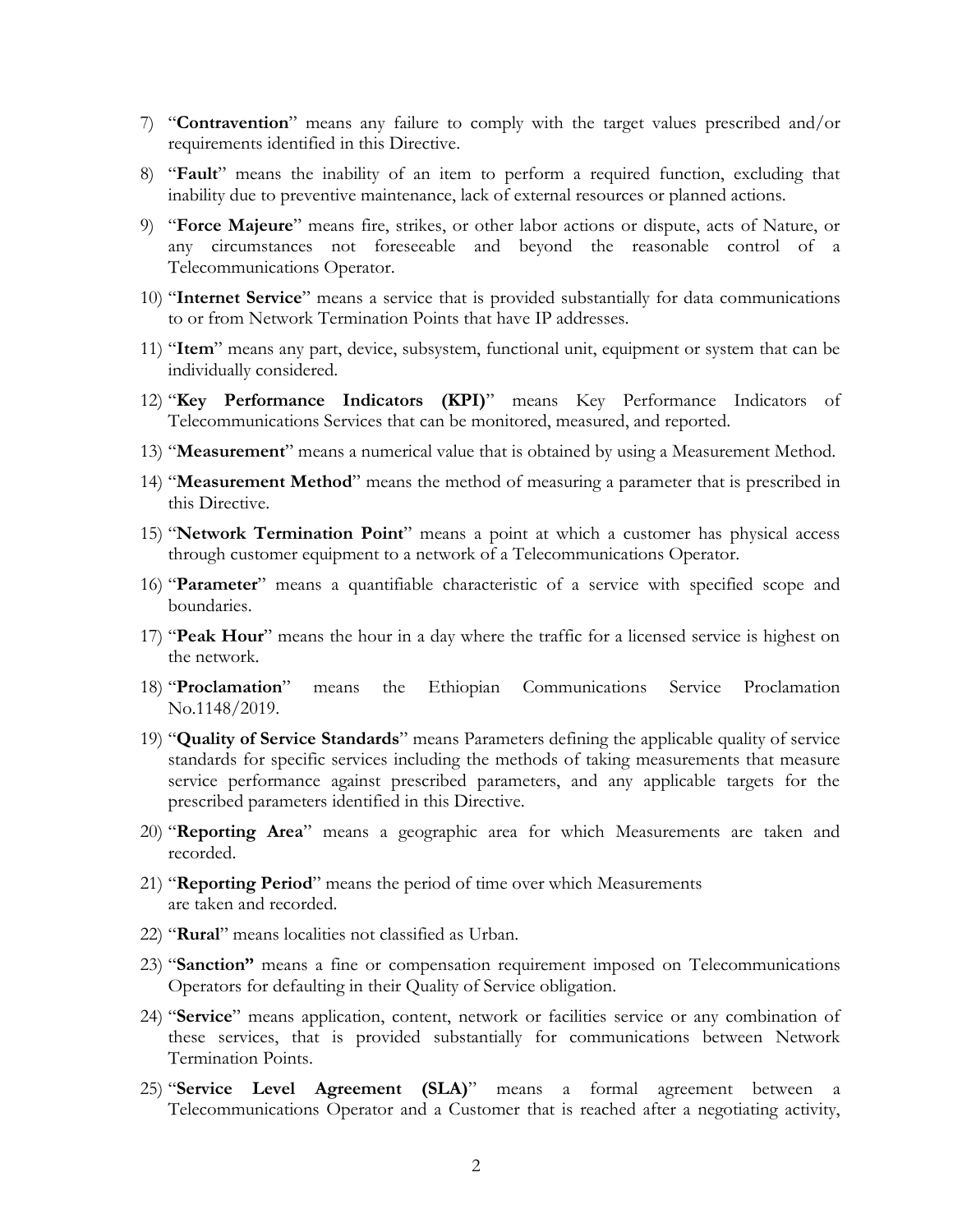with the scope of assessing service characteristics, responsibilities and priorities of each part. An SLA may include statements about performance, tariffing and billing, service delivery, compensation and escalation procedures in cases of disagreement.

- 26) **"Service Retainability"** means the service quality characteristic that describes termination of services (in accordance with or against the will of the user).
- 27) "**Target**" means a numerical value that must be reached by a Published Measurement of the relevant service prescribed in this Directive.
- 28) "**Urban**" means any locality having a population size of two thousand (2000) or more inhabitants, of which fifty percent (50%) of its labor force is primarily engaged in nonagricultural activities. Moreover, all administrative capitals (Region, Zone and Woreda), and localities in which municipalities are established are considered as urban areas, irrespective of population size.
- 29) "**Working Days**" means business working days only and shall not include Saturday, Sunday and any day that has been declared to be a public holiday by the Federal Democratic Republic of Ethiopia.

# **3. Objective**

The objectives of this Directive are to:

- 1) Create conditions for Customer satisfaction by making known the quality of service obligations that Telecommunications Operators are required to meet.
- 2) Measure the Quality of Service provided by Telecommunications Operators from time to time in line with the service parameters stated in this Directive in order to assess the levels of performance.
- 3) Improve the operation and performance of interconnected networks; and,
- 4) Implement a Quality of Service framework that allows the Quality of Service delivered by Telecommunications Operators to be measured, reported and published based on defined parameters and measurement methodologies as provided in this Directive and its Annexes.

### **4. Scope of Application**

This Directive shall apply to all Telecommunications Operators offering Wholesale and Retail Telecommunications Services.

### **5. Obligations of Telecommunications Operators**

Telecommunications Operators shall:

- 1) Ensure performance of Communications Services that meet Quality of Service parameters as set forth by this Directive and its Annexes; and,
- 2) Perform measurements on quality of services from time to time, keep records of the results of the measurements, and report the same to the Authority.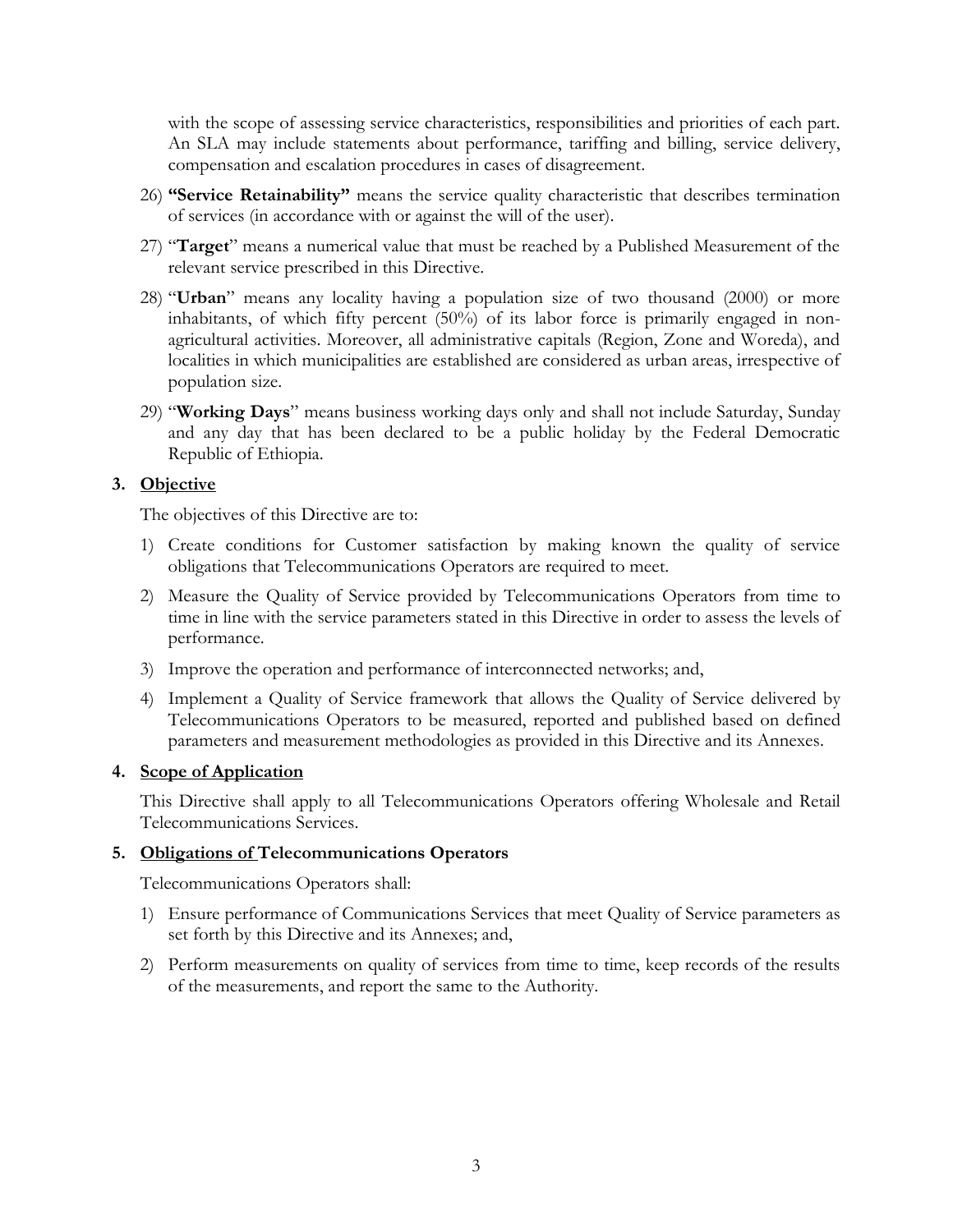#### **PART TWO MEASUREMENT, REPORTING, AND RECORD KEEPING**

#### **6. Measurement Methods**

- 1) Telecommunications Operators shall establish measurement methods consistent with this Directive.
- 2) The measurement of quality of service parameters shall be based on the measurement methods stated in Appendix I of this Directive.
- 3) The parameters referred to in Sub-Article (2) of this Directive may be reviewed and amended, from time to time, by the Authority subject to consultation with Telecommunications Operators and in accordance with international best practice.
- 4) Telecommunications Operators shall allow the Authority to access its trouble ticketing system for Customer service provisioning and complaints during audit processes.
- 5) Test calls measurement shall be made using drive-tests or other test units as determined by the Authority.

### **7. Reporting**

Telecommunications Operators shall:

- 1) Submit a Quality of Service report on the Quality of Service benchmarks for all the parameters in the format to be prescribed by the Authority on a quarterly basis, ending March 31, June 30, September 30, and December 31, but not later than thirty (30) working days from the end of the Quarter. The Authority may review, from time to time, the frequency and the format of such report;
- 2) Specify in the report the manner in which the sampling was done with sufficient detail to enable the Authority to verify the accuracy of the report; and,
- 3) Be required to provide the network coverage and overall network performance on a Quarterly basis to the Authority based on data from their network operations and maintenance facilities; and,

### **8. Record Keeping**

- 1) Telecommunications Operators shall maintain:
	- a) Documented processes of data collection for each Quality of Service parameter contained in the Directive and submit to the Authority as required;
	- b) Complete and accurate records of their compliance of each Quality of Service parameter specified in such a manner and in such a format, as may be prescribed by the Authority from time to time; and,
	- c) Quality of Service data, including all measurements and related records, for a minimum of twelve (12) months after the end of the Reporting Period or as may be directed by the Authority.
- 2) The Authority may, subject to consultation with Telecommunications Operators, specify uniform record keeping procedures and formats including guidelines on measurement methodology for various Quality of Service Standards;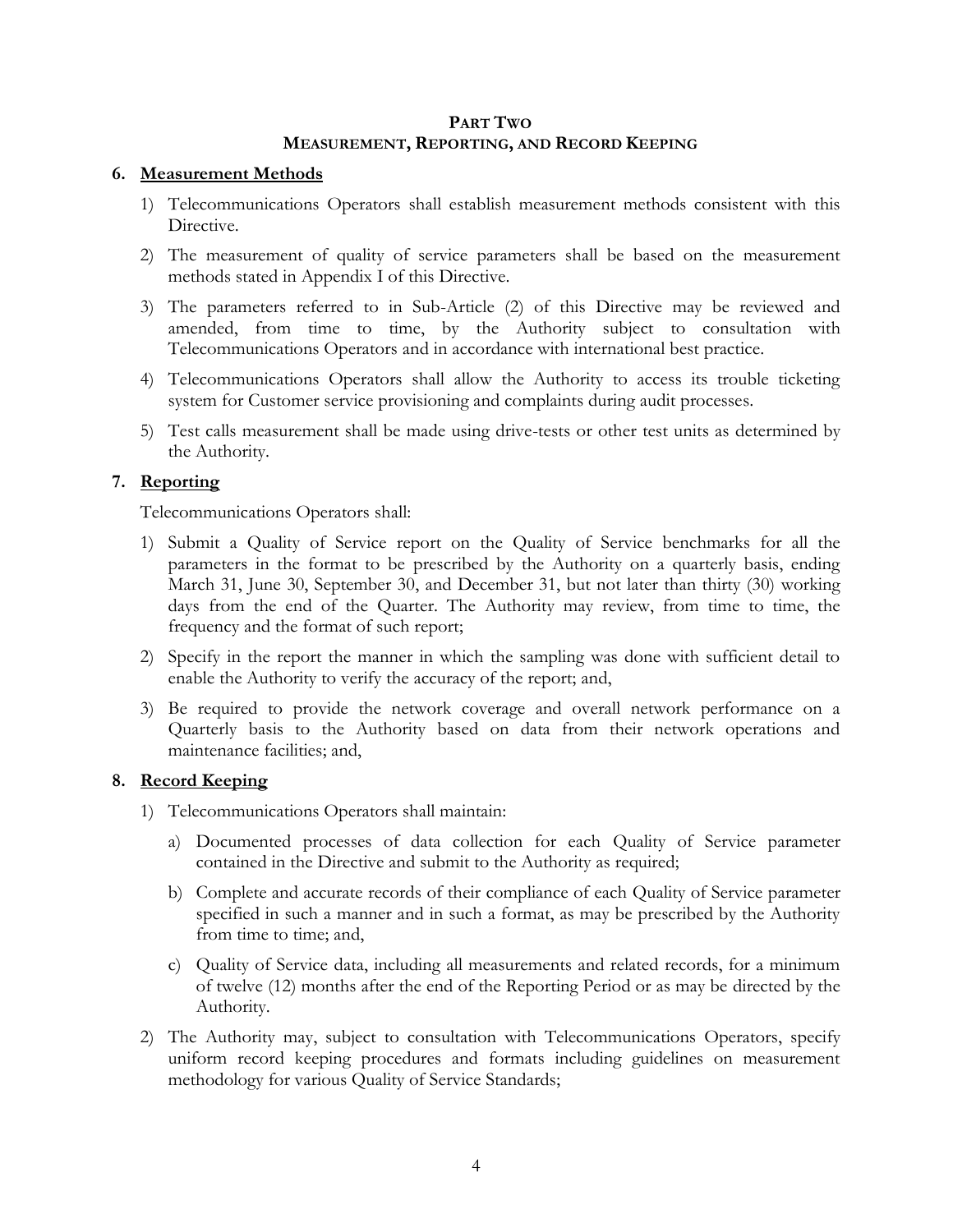3) The Authority may, if it considers it expedient to do so, at any time, direct any of its employees to inspect the records or to get such records audited.

#### **PART THREE AUDITING AND PUBLICATIONS**

# **9. Auditing**

- 1) The Authority shall conduct audits on measurement and reporting of the Quality of Service Parameters outlined in Appendix I of this Directive.
- 2) The Authority shall:
	- a) Undertake Quality of Service audits from time to time to verify the Quality of Service experienced by Customers and compare the results from audit exercises against license obligations and Quality of Service Standards;
	- b) Audit some or all of the Quality of Service data;
	- c) Vary the frequency of the audits, reporting areas and reporting periods that require auditing if required so by force majeure or following a minimum of ten (10) Working Days warning by the Authority prior to the auditing activities; and,
	- d) Use an independent suitably qualified third party to perform audits on behalf of the Authority as needed.
- 3) In order to verify the Quality of Service experienced by customers and to compare the results (from audit exercises) against license obligations the Authority shall use any of the following methods:
	- a) Drive test;
	- b) Consumer survey; and,
	- c) Data submitted on a quarterly basis by the Telecommunications Operators.

#### **10. Publication**

The Authority shall publish Quality of Service Standards, including results of the audit and assessments of the Quality of Service undertaken by the Authority, coverage map and service availability, on the Authority's print media or website, on a Quarterly and annual basis in order to ensure consumers are provided with information that will enable them to make informed decisions.

### **PART FOUR COMPLIANCE, INVESTIGATION, AND INSPECTION**

### **11. Compliance**

- 1) In order to comply with this Directive, Telecommunications Operators shall:
	- a) Establish measurement methods consistent with this Directive;
	- b) Provide measurement results for all services and the network coverage to the Authority;
	- c) Meet targets as set forth in this Directive;
	- d) Produce and submit the data reasonably required by the Authority as when required;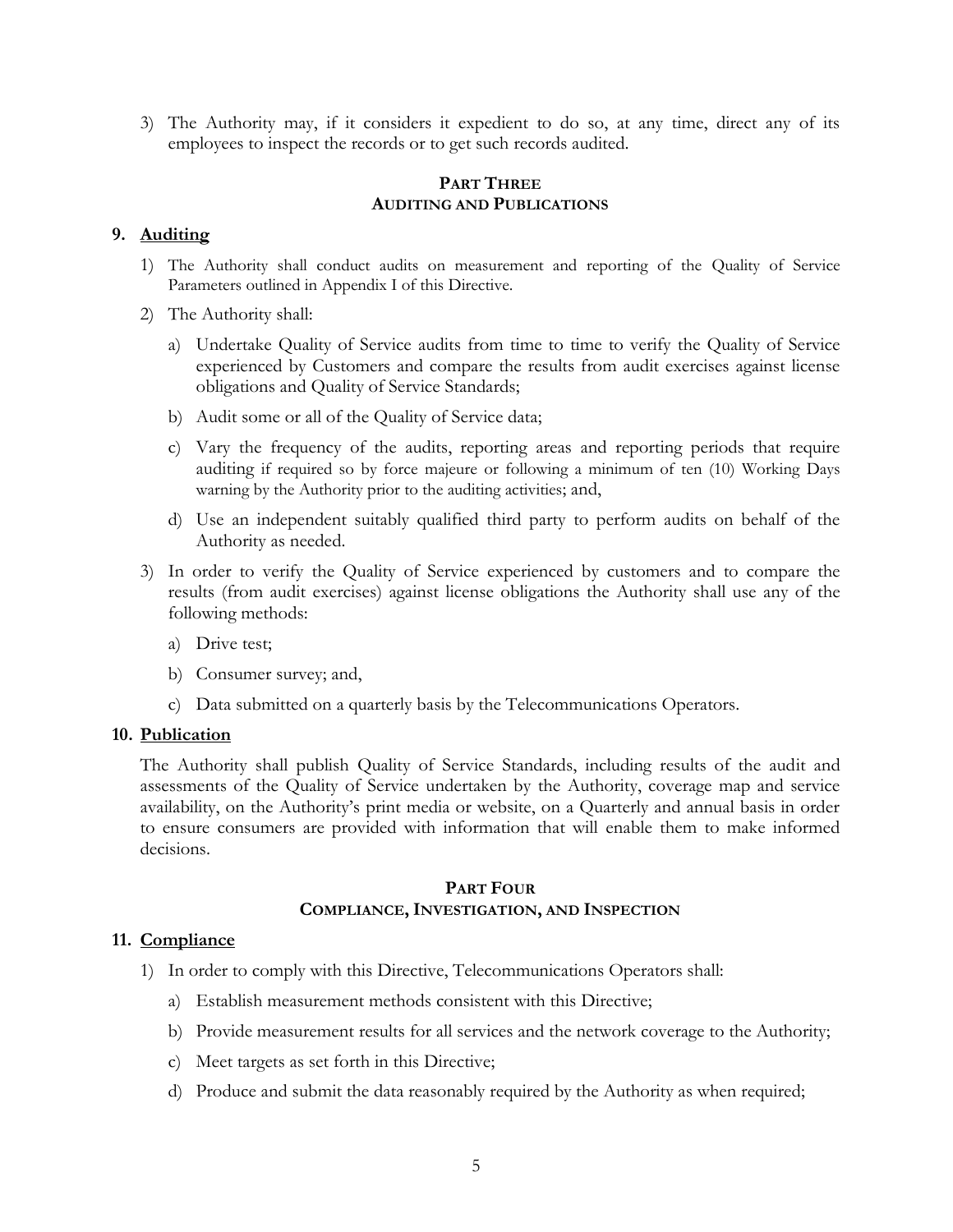- e) Provide relevant information to Customers to make informed decisions about their services; and,
- f) Provide Customers equal access to the same quality of service in accordance with the tariffs and Quality of Service standards; and inform affected Customers of any significant outage that affect service provision and technologies (2G, 3G, 4G, …) as they are deployed depending on the locations.
- 2) For the purposes of monitoring compliance of the Quality of Service parameters the Authority shall be guided by the measurement methods stated in Appendix 1 of this Directive.

### **12. Service Level Agreements**

- 1) There shall be a well-outlined Service Level Agreement (SLA) between Telecommunications Operators and the Customer to ensure end to-end-Quality of Service for those subscribers and services requiring such SLA.
- 2) The Service Level Agreement shall state, among other matters, the:
	- a) Level of performance: The minimum level of performance offered to the Customer, not the average level to be achieved for all Customers;
	- b) The Compensation payment: if the minimum level is not achieved with the amount at least proportional to the degree of failure or as agreed in the Service Level Agreement; and,
	- c) The mechanism for claiming Compensation: this should be done automatically without requiring the Customer to make a claim.
	- d) The Escalation procedure that provides for time limits on when an unresolved problem has to be escalated to the next level.

#### **13. Investigation**

The Authority shall investigate at any time the Quality of Service measurement, reporting and recording procedures of a Telecommunications Operator.

#### **14. Inspection**

Pursuant to Article 31 of the Proclamation, the Authority or any person authorized in writing by the Authority may at any time during working hours, enter upon the premise of a Telecommunications Operator for purposes of ascertaining the compliance with this Directive.

#### **PART FIVE**

#### **SERVICE DEGRADATION, SERVICE OUTAGES, AND PUBLIC EMERGENCIES**

#### **15. Planned Service Outages**

Telecommunications Operators shall:

1) Issue the public advanced notice of planned major outage of services, at national, regional and/or city levels, by publishing the news on their website, social media pages, and electronic media with wide coverage at least forty-eight (48) hours prior to the planned outage;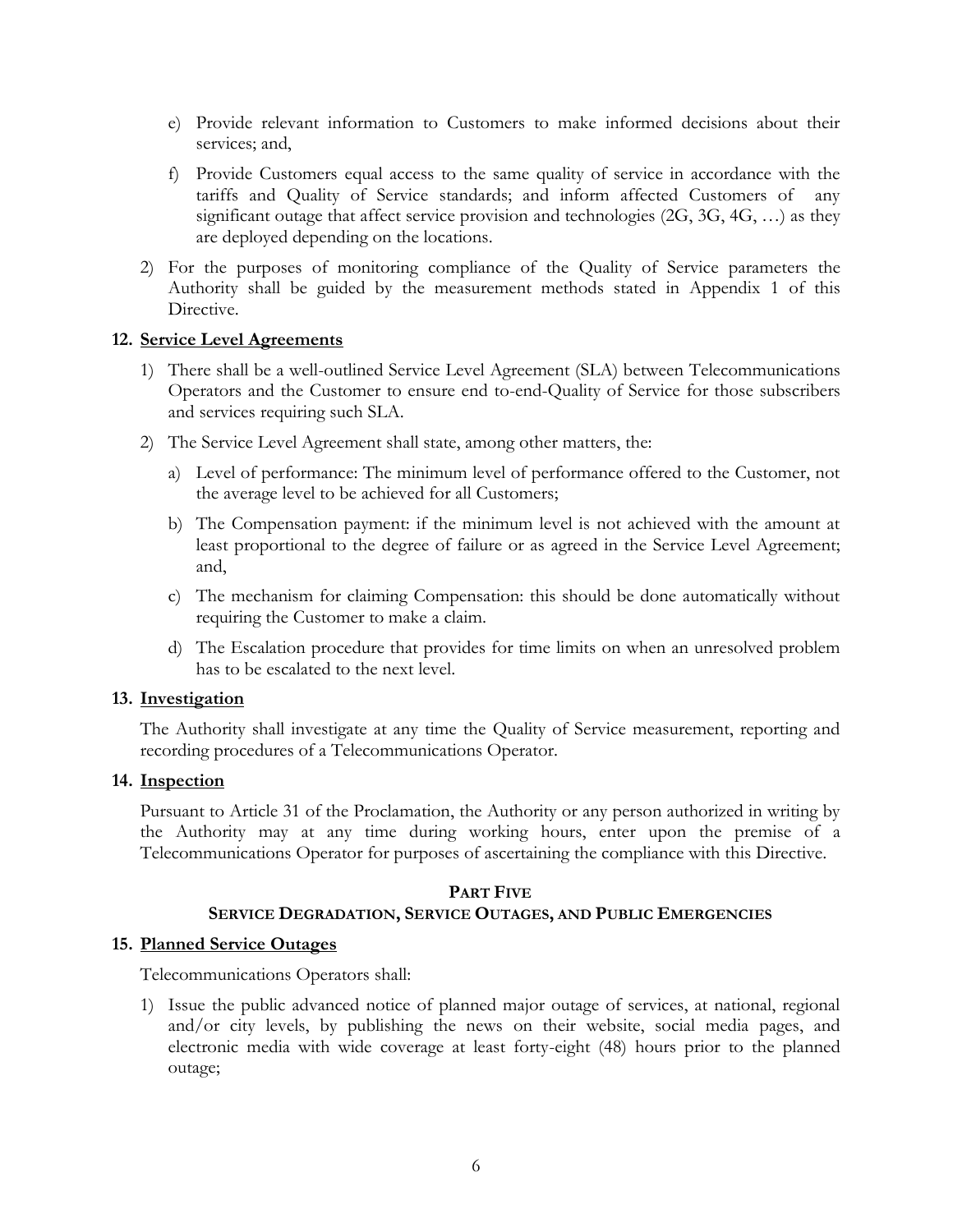- 2) Send a notice to Customers by Short Messaging Service (SMS) if the planned major outage exceeds a period of 24 hours, applicable to those Customers who have opted in for such messages; and,
- 4) Provide the information for such major service outages by electronic mail to the Authority at least forty-eight (48) hours before the planned outages of service.

# **16. Unplanned Service Degradation and Service Outages**

In the event of any unplanned service degradation and service outages, a Telecommunications Operator shall:

- 1) Notify the Authority by email as soon as it becomes aware that the outage will last more than two (2) hours, or after two (2) hours of actual outage.
- 2) Notify its Customers of any major service degradation or service outages which extend beyond four (4) hours in an area corresponding to regions and cities through one or more of the following means of communication:
	- a) SMS;
	- b) Social media (including, but not limited to, Facebook, Twitter); and,
	- c) Electronic communication media.
- 3) Provide the following information to its customers to the best of its knowledge:
	- a) Affected Service;
	- b) Period of disruption;
	- c) Reason(s) of disruption;
	- d) Areas of disruption;
	- e) Possible effect(s) on consumers; and,
	- f) Estimated time for service restoration.
- 4) Within five (5) working days of resolution of the issue, provide to the Authority a formal report detailing the circumstances attributing to the service degradation or service outages, and the action taken to remedy the situation.

### **17. Public Emergencies**

- 1) In the event of public emergencies, a Telecommunications Operator shall be required to provide public emergency services to the Government giving priority to the support activities required to overcome the emergency.
- 2) The Authority shall inform Telecommunications Operators of the emergency services that may be needed as soon as the emergency is known to it.
- 3) Telecommunications Operators shall submit to the Authority annually its plan for the procedures and operations which Telecommunications Operators shall follow in the event of any such emergency and shall update the said plan upon request by the Authority.
- 4) In the event that the emergency or crisis is related to matters concerning national security, Telecommunications Operators shall co-ordinate with the relevant authority indicated by the Authority and shall implement the emergency plan as far as reasonably practicable in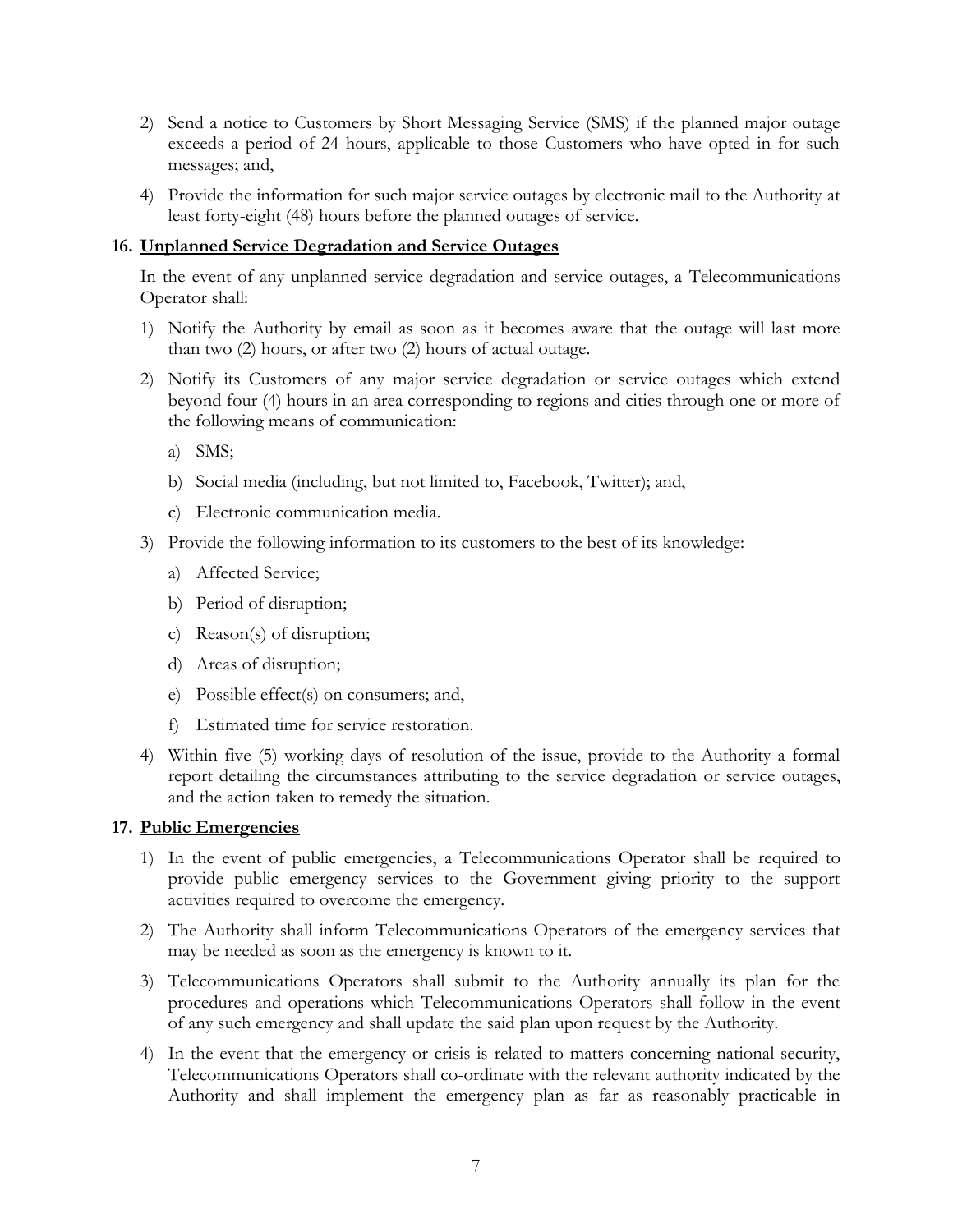accordance with the instructions as may be given by the Authority.

### **PART SIX COMPLIANCE AND ENFORCEMENT**

# **18. Compliance**

The Authority shall monitor a Telecommunications Operator's compliance with the provisions of the Proclamation and this Directive.

### **19. Procedures for Rectifying Contraventions of Quality of Service Requirement**

- 1) In case of a contravention of a Quality of Service requirement, the Authority shall send a formal notice to the Telecommunications Operator to rectify the problem within twenty (20) working days.
- 2) In the event that a joint team of the Authority and the Telecommunications Operator determines that the contravention cannot be resolved within twenty (20) working days, the Telecommunications Operator shall be required to submit an action plan to address and resolve the contravention.
- 3) Any such plan submitted in Sub-Article (2) of this Article, shall be subject to review and approval by the Authority.
- 4) The Authority shall apply the appropriate sanctions on a Telecommunications Operator for failure to rectify a contravention in accordance with the action plan approved pursuant to Sub-Article (3) of this Article.

### **20. Compensations**

- 1) For any contraventions of a QoS requirement including for service outages customers shall not be required to pay for the services not received.
- 2) Affected Customers shall be compensated by Telecommunications Operators in terms of tangible service benefits to the Customer including but not limited to additional airtime or data allowance, except in the case of excused performance due to an event of force majeure.

### **21. Enforcement**

- 1) Where the Authority, consistent with the provisions of this Directive, the Proclamation, and other instruments that the Authority may issue, determines that a Telecommunications Operator has violated the provisions of this Directive, it shall impose remedies pursuant to Article 52 of the Proclamation that shall include fines or restitution.
- 2) Without prejudice to Sub-Article (1) of this Article and Sub-Article (4) of Article 19 of this Directive, the Authority's remedies and sanctions shall be guided by the Council of Ministers Regulation issued pursuant to Article 52(6) of the Proclamation that determines the types of infractions that would result in license revocation, suspension and other administrative measures and stipulate the penalties and the amount of fines to be paid.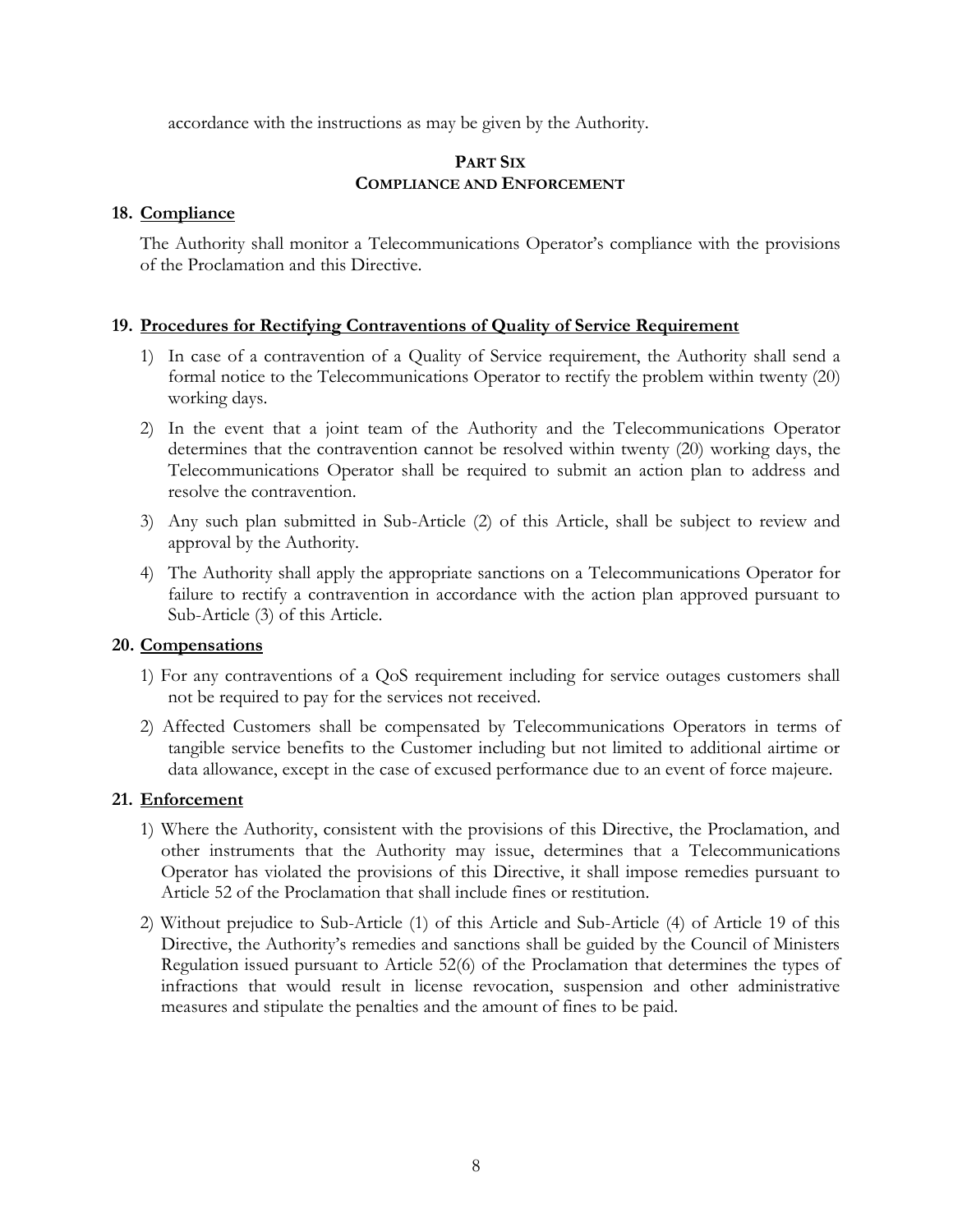# **PART SEVEN MISCELLANEOUS**

#### **22. Procedures and** Quality of Service **Measurement Plan**

The Authority shall, upon consultation with Telecommunications Operators develop detailed procedures and measurement methods for a QoS measurement plan, after the effective date of this Directive.

#### **23. Amendment**

The Authority may, at any time, when it deems it necessary, amend this Directive by notifying all Licensees in advance and conducting a stakeholder consultation process in line with the provisions of the Proclamation.

### **24. Effective Date**

This Directive shall come into force on the 9<sup>th</sup> day of July 2021.

# **DONE AT ADDIS ABABA ON THE 9 TH DAY OF JULY 2021**

**ENGINEER BALCHA REBA DIRECTOR GENERAL ETHIOPIAN COMMUNICATIONS AUTHORITY**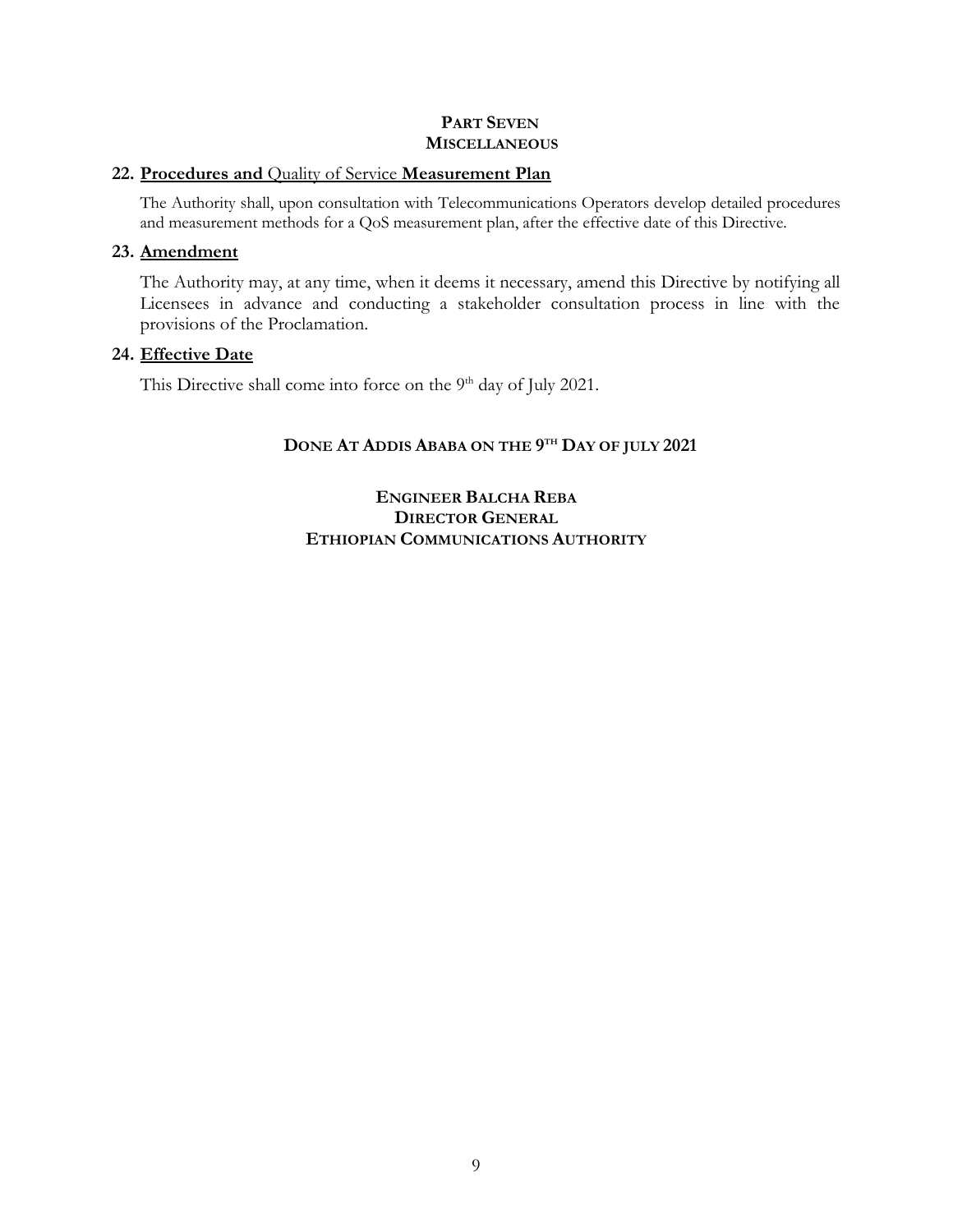# **ANNEX I**

# **TARGETS AND KPIS**

### **1. QUALITY OF SERVICE PARAMETERS FOR FIXED LINE SERVICES**

Every Fixed Line Telecommunications Operator shall meet the following Quality of Service standards set for Fixed Line Services in respect of each specified parameter measured by test traffic in any locality and shall submit a report in the reporting period based on daily peak hour conditions.

| Parameter                            | Definition                                                                                                                                                                                                                                                              | Formula                                                                                                                                | Target                               |                                         |
|--------------------------------------|-------------------------------------------------------------------------------------------------------------------------------------------------------------------------------------------------------------------------------------------------------------------------|----------------------------------------------------------------------------------------------------------------------------------------|--------------------------------------|-----------------------------------------|
|                                      |                                                                                                                                                                                                                                                                         |                                                                                                                                        | Urban                                | Rural                                   |
| Unsuccessful<br>call ratio<br>(USCR) | The ratio of unsuccessful<br>calls to the total number of<br>call attempts in a specified<br>time period.                                                                                                                                                               | (Number of Unsuccessful<br>call attempts/ total number<br>of call attempts) X100%                                                      | $\leq 2\%$                           | $\leq 5\%$                              |
| <b>Network</b><br>Availability       | The degree to which the<br>network is operable and not<br>in the state of failure or<br>outage at any point in time. It<br>measures the total uptime of<br>the network.                                                                                                 | Network Availability $=$<br>(Total operational minutes-<br>Total minutes of service<br>downtime) / Total<br>operational minutes) X100% | $> 95\%$                             | $> 90\%$                                |
| Call Set-up<br>Time                  | The period starting when the<br>address information required<br>for setting up a call is<br>received by the network and<br>finishing when the called<br>party busy tone or ringing<br>tone or answer signal or<br>alerting message is received<br>by the calling party. | Time of Call Alerting - Time<br>of receiving Dial tone                                                                                 | $\leq$ 5 Sec (all national<br>calls) | $\leq$ 8 Sec (all<br>national<br>calls) |
| Call Drop Rate                       | The percentage of<br>successfully established voice<br>calls that are dropped by the<br>network before they can be<br>ended normally by the user.<br>Call Drop Rate is the<br>probability of a call<br>terminating without the user<br>causing it.                      | Call Drop Rate $=$ (Number<br>of calls terminated<br>unwillingly/Total number<br>of successfully established<br>calls)X100%            | $\leq 2\%$                           | $< 4\%$                                 |

### **Table 1: Quality of Service parameters for Fixed line Services (Technical)**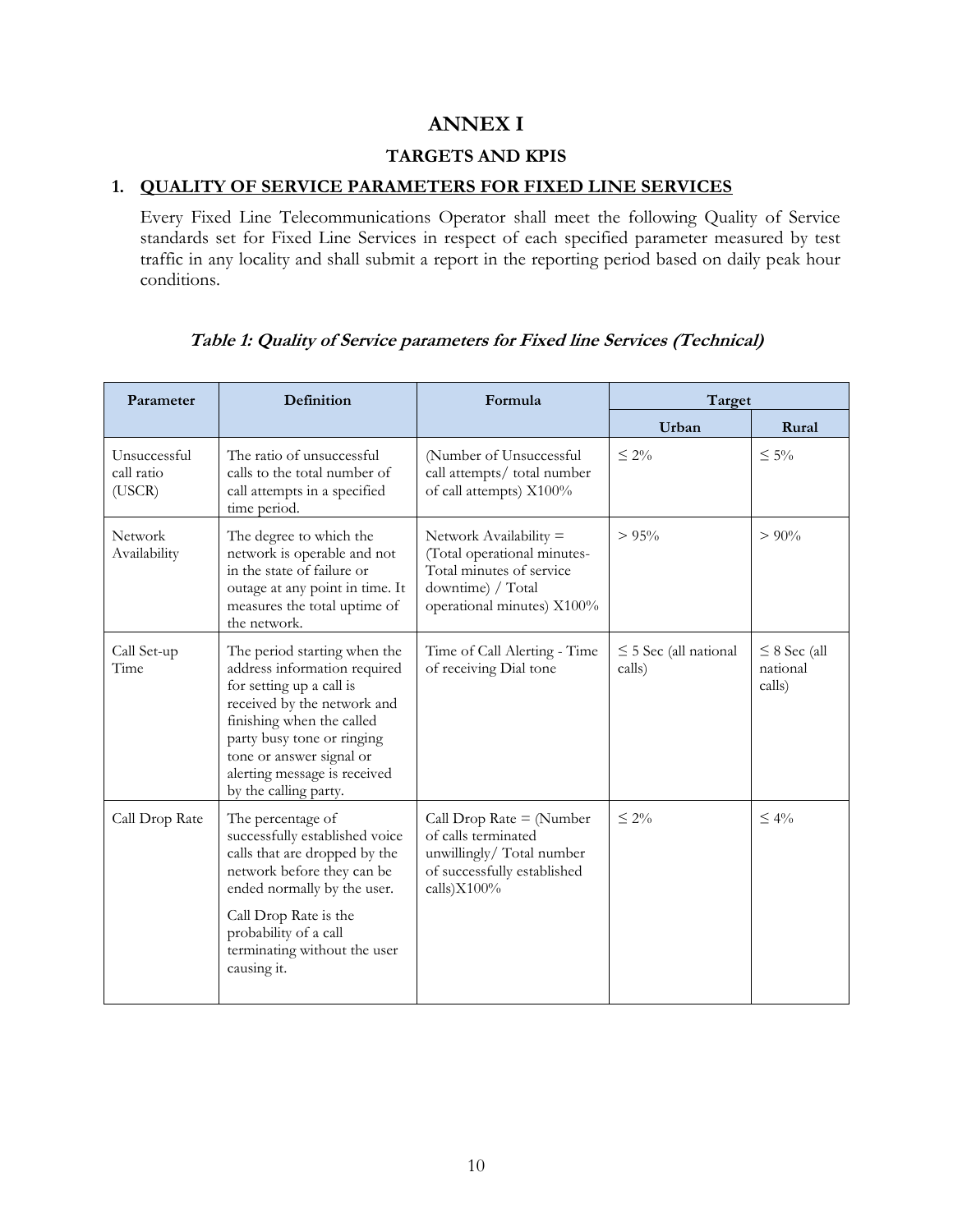# **2. QUALITY OF SERVICE PARAMETER FOR CELLULAR MOBILE NETWORK AND SMS SERVICES**

Every Cellular Mobile Telecommunications Operator shall meet the following Quality of Service standards set for cellular mobile service in respect of each specified parameter measured by test traffic in any locality and shall submit a report in the reporting period based on daily peak hour conditions.

| Parameter                       | Definition                                                                                                                                                                                                                                                     | Formula                                                                                                                              |                                  | Target                            |
|---------------------------------|----------------------------------------------------------------------------------------------------------------------------------------------------------------------------------------------------------------------------------------------------------------|--------------------------------------------------------------------------------------------------------------------------------------|----------------------------------|-----------------------------------|
|                                 |                                                                                                                                                                                                                                                                |                                                                                                                                      | Urban                            | Rural                             |
| Call Set-up Time                | The call setup time<br>means a time<br>interval from the<br>instant when the<br>calling party makes a<br>call to the time when<br>the calling party<br>receives a ring back<br>tone or alerting<br>massage                                                     | Time of Call Alerting -<br>Time of receiving Dial<br>tone                                                                            | $\leq$ 8 Sec for 95% of<br>calls | $\leq$ 10 Sec for 95% of<br>calls |
| Call Drop Rate                  | The proportion of<br>successfully<br>established voice<br>calls that are<br>dropped by the<br>network before they<br>can be ended<br>normally by the user.<br>Call Drop Rate is<br>the probability of a<br>call terminating<br>without the user<br>causing it. | Call Drop Rate $=$<br>(Number of calls<br>terminated unwillingly<br>/ Total number of<br>successfully<br>established calls)<br>X100% | $\leq 2\%$                       | $\leq 5\%$                        |
| <b>Blocked Call Rate</b>        | Blocked call means a<br>call which is not<br>connected because<br>there is no free<br>channel to serve a<br>call attempt.                                                                                                                                      | Blocked Call Rate =<br>(Number of Blocked<br>calls/Total Number<br>of Call Attempts)<br>X100%                                        | $\leq 2\%$                       | $\leq 5\%$                        |
| Call set-up Success<br>Rate     | The percentage of<br>attempted calls that<br>are successfully<br>connected to the<br>intended recipient                                                                                                                                                        | Call set-up Success<br>$Rate = Total number$<br>of successfully<br>connected calls/ total<br>number of call<br>attempts) X100%       | $\geq 98\%$                      | $\geq 95\%$                       |
| Handover Success<br>Rate (HOSR) | Handover success<br>rate means the ratio<br>of successful                                                                                                                                                                                                      | <b>Handover Success</b><br>$Rate = (Total number)$<br>of successful                                                                  | $\geq 96\%$                      | $\geq 94\%$                       |

# **Table 2: Quality of Service parameter for Cellular Mobile Voice and SMS Services (2G/3G/4G/LTE)**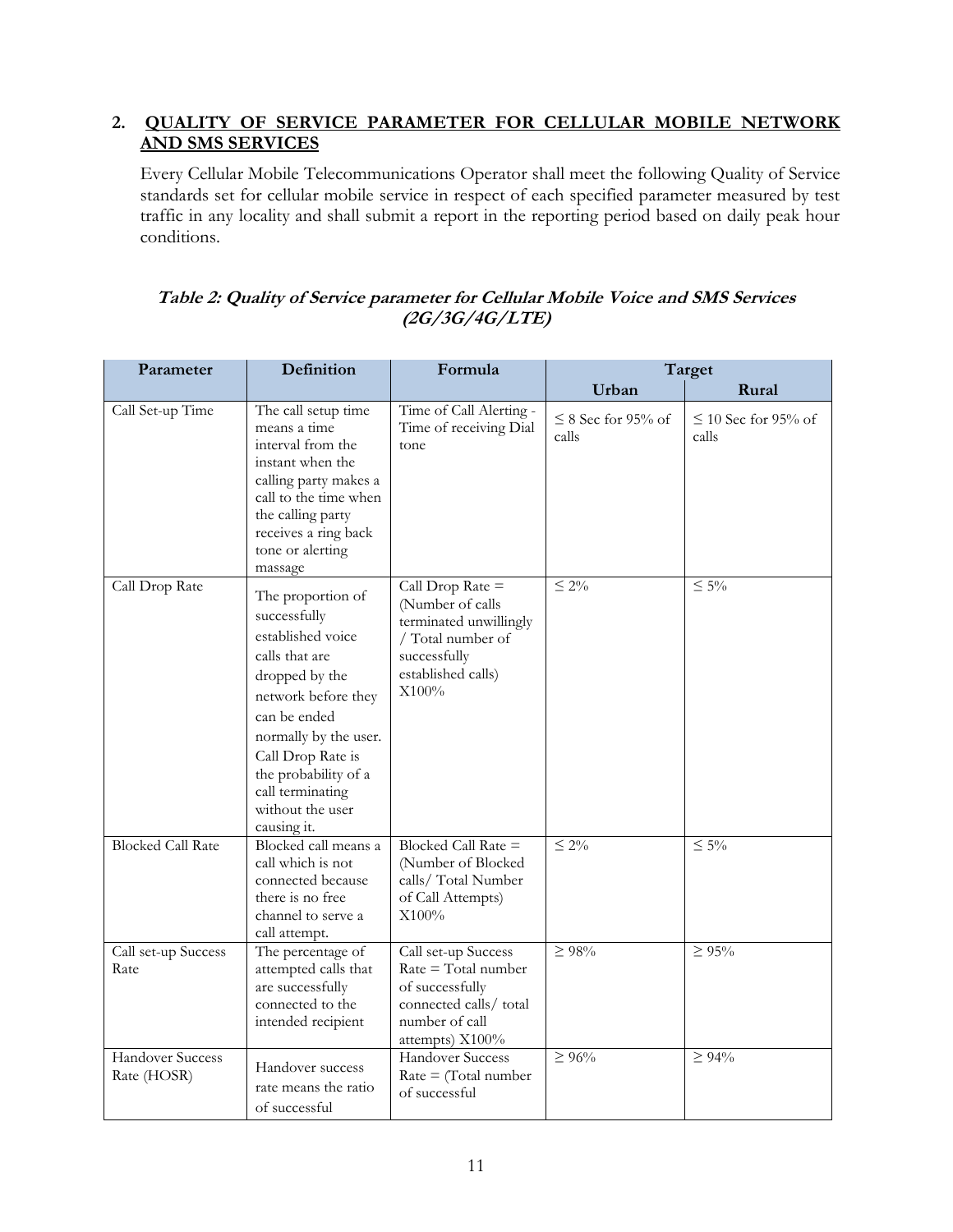| Parameter                                      | Definition                                                                                                                                                                                                                                                                          | Formula                                                                                                                     | Target                                                              |                                                                   |
|------------------------------------------------|-------------------------------------------------------------------------------------------------------------------------------------------------------------------------------------------------------------------------------------------------------------------------------------|-----------------------------------------------------------------------------------------------------------------------------|---------------------------------------------------------------------|-------------------------------------------------------------------|
|                                                |                                                                                                                                                                                                                                                                                     |                                                                                                                             | Urban                                                               | Rural                                                             |
|                                                | handover calls to the<br>total number of<br>handover call<br>attempts made.<br>Handover is the<br>process by which a<br>mobile telephone<br>call is transferred<br>from one Base<br><b>Transceiver Station</b><br>to another as the<br>subscriber passes the<br>boundary of a cell. | handovers / total<br>number of handover<br>requests) X100%                                                                  |                                                                     |                                                                   |
| Mobile Service<br>Coverage Signal<br>Strength  | The transmitter<br>power output as<br>received by a<br>reference antenna<br>at a distance                                                                                                                                                                                           | Mobile Service<br>Coverage Signal<br>$Streamgth = Field$<br>Strength<br>measurements                                        | $\geq$ -90dBm for 2G<br>(Out door, for 95%<br>of Coverage Area)     | $\geq$ -100dBm for 2G<br>(Out Door, for 90%<br>of Coverage Area), |
|                                                | from the<br>transmitting<br>antenna                                                                                                                                                                                                                                                 |                                                                                                                             | $\geq$ -95dBm for 3G<br>(Out Door, for<br>95% of Coverage<br>Area)  | $\geq$ -105dBm for 3G<br>(Out Door, for 90%<br>of Coverage Area)  |
|                                                |                                                                                                                                                                                                                                                                                     |                                                                                                                             | $\geq$ -100dBm for 4G<br>(Out Door, for<br>95% of Coverage<br>Area) | $\geq$ -110dBm for 4G<br>(Out Door, for 90%<br>of Coverage Area)  |
| Voice Quality (Mean<br>Opinion Score -<br>MOS) | MOS means a<br>numerical value that<br>measures user<br>experience and the<br>factors that<br>influence voice<br>quality.                                                                                                                                                           | MOS is expressed in a<br>number from 1-5, 1<br>being the worst and 5<br>being the best                                      | $\geq$ 3.0 for 2G<br>$\geq$ 3.5 for 3G & 4G                         | $\geq$ 3.0 for 2G, 3G and<br>4G                                   |
|                                                |                                                                                                                                                                                                                                                                                     | <b>SMS</b>                                                                                                                  |                                                                     |                                                                   |
| SMS end-to-end<br>Delivery Time                | The SMS end-to-end<br>delivery time is the<br>time period between<br>sending a short<br>message to the<br>network and<br>receiving the very<br>same short message<br>at another UE.                                                                                                 | SMS End to End<br>Delivery Time= Time<br>SMS Received-Time<br>SMS Sent                                                      | $≥ 95%$ in 15<br>seconds                                            | $\geq$ 95% in 30 seconds                                          |
| SMS Delivery<br><b>Success Rate</b>            | The percentage of<br>sent messages that<br>are received by the<br>intended recipients                                                                                                                                                                                               | <b>SMS Delivery Success</b><br>$Rate = (Number of$<br>SMS received by<br>intended<br>recipients/number of<br>SMS sent) X100 | $\geq 98\%$                                                         | $\geq 95\%$                                                       |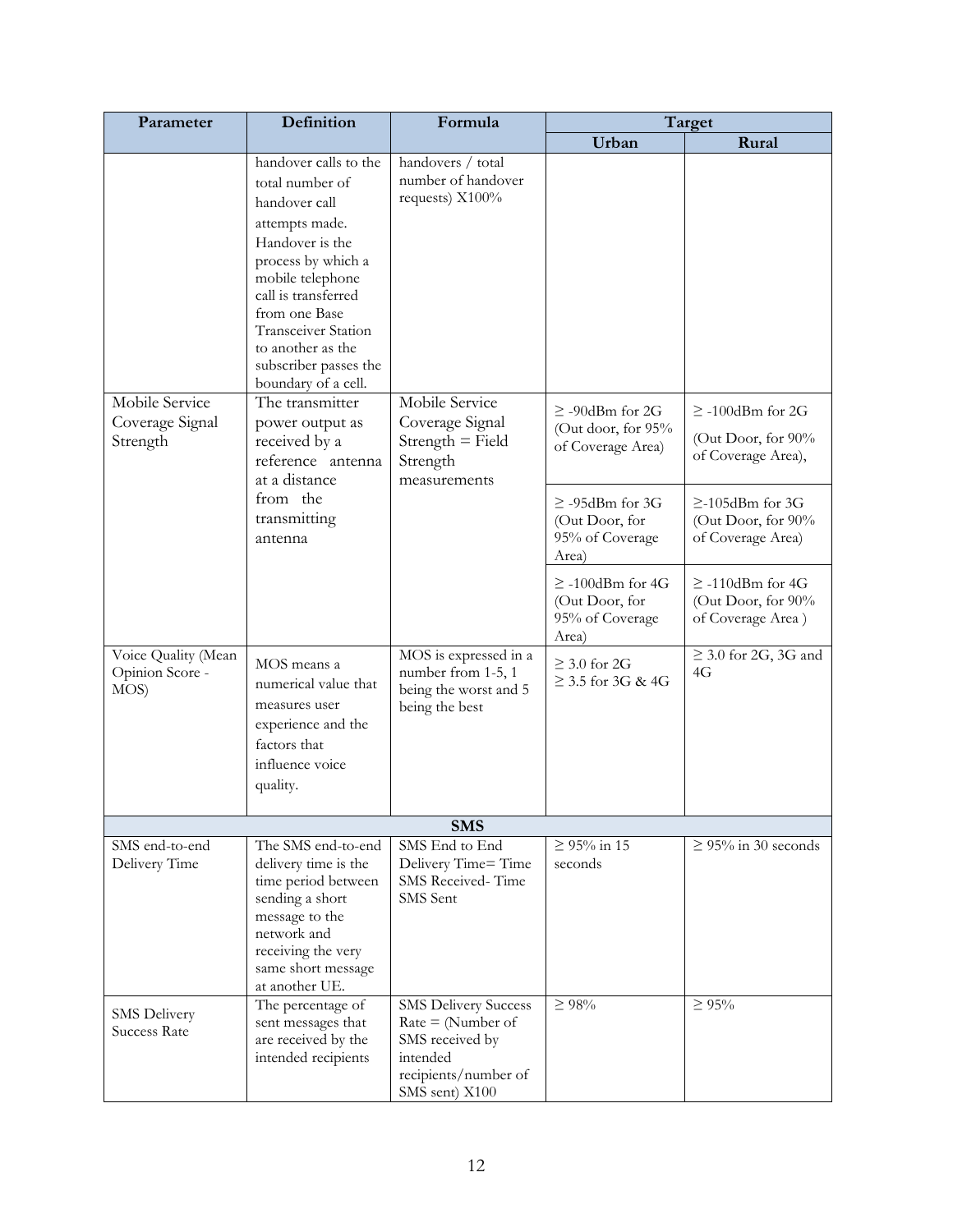| Parameter          | Definition           | Formula               | Target      |          |
|--------------------|----------------------|-----------------------|-------------|----------|
|                    |                      |                       | Urban       | Rural    |
| <b>SMS</b> Service | The SMS service      | <b>SMS</b> Service    | $\geq 98\%$ | $> 95\%$ |
| Accessibility      | accessibility means  | $Accessibility =$     |             |          |
|                    | the probability that | (Successful Access to |             |          |
|                    | the end-user can     | SMS Center/Total      |             |          |
|                    | access SMS center    | number of SMS         |             |          |
|                    | for sending SMS.     | attempts) $X100\%$    |             |          |

# **3. QUALITY OF SERVICE PARAMETERS FOR MOBILE AND FIXED BROADBAND INTERNET SERVICES**

Every Mobile and Fixed Broadband Internet Telecommunications Operator shall meet the following Quality of Service standards set for Internet Service in respect of each specified parameter measured by test calls in any locality and shall submit a monthly report based on peak hour conditions.

# **Table 3: Quality of Service Parameters for Mobile and Fixed Broadband Internet Services**

|                                                             |                                                                                                                                                                                                                                                      |                                                                                                                                                           | Target                                                                                 |       |
|-------------------------------------------------------------|------------------------------------------------------------------------------------------------------------------------------------------------------------------------------------------------------------------------------------------------------|-----------------------------------------------------------------------------------------------------------------------------------------------------------|----------------------------------------------------------------------------------------|-------|
| Parameter                                                   | Definition                                                                                                                                                                                                                                           | Formula                                                                                                                                                   | Urban                                                                                  | Rural |
|                                                             | <b>Mobile Internet Service</b>                                                                                                                                                                                                                       |                                                                                                                                                           |                                                                                        |       |
| Attach Failure<br>Ratio $[\%]$                              | The attach failure ratio is the probability that a<br>subscriber cannot attach to the PS network.                                                                                                                                                    | Attach failure ratio<br>$[\%]$ = (Unsuccessful<br>attach Attempts/all<br>attach Attempts)<br>X100                                                         | $\leq 2\%$                                                                             |       |
| Attach Setup<br>Time [s]                                    | The attach set-up time is the time period needed to<br>attach to the PS network.                                                                                                                                                                     | Attach set-up<br>time $[s] = t_{\text{attack}}$<br>$_{complete} - t_{attack}$ request                                                                     | $\geq$ 98% of successful attach<br>attempts<br>Should be completed<br>within 1 second  |       |
| <b>PDP</b> Context<br>Activation<br>Failure Ratio<br>$[\%]$ | The PDP context activation failure ratio denotes the<br>probability that the PDP context cannot be activated.<br>It is the proportion of unsuccessful PDP context<br>activation attempts and the total number of PDP<br>context activation attempts. | PDP context<br>Activation Failure<br>Ratio $[%]$ =<br>(Unsuccessful PDP<br>context activation<br>attempts/All PDP<br>context activation<br>attempts)X100% | $\leq 3\%$                                                                             |       |
| <b>PDP</b> Context<br><b>Activation Time</b><br>[s]         | The PDP context activation time is the time period<br>needed for activating the PDP context.                                                                                                                                                         | <b>PDP</b> Context<br>Activation Time $[s]$ =<br>(tPDP context activation<br>$accept - tPDP context$<br>$activation$ request) $[S]$                       | $\geq$ 98% of successful attach<br>attempts<br>Should be completed<br>within 2 seconds |       |
| <b>PDP</b> Context<br>Cut-off Ratio                         | The PDP context cut-off ratio is the probability that a<br>PDP context is deactivated without being initiated                                                                                                                                        | PDP context cut-off<br>Ratio $[%]$ = (PDP                                                                                                                 | $\leq 1\%$                                                                             |       |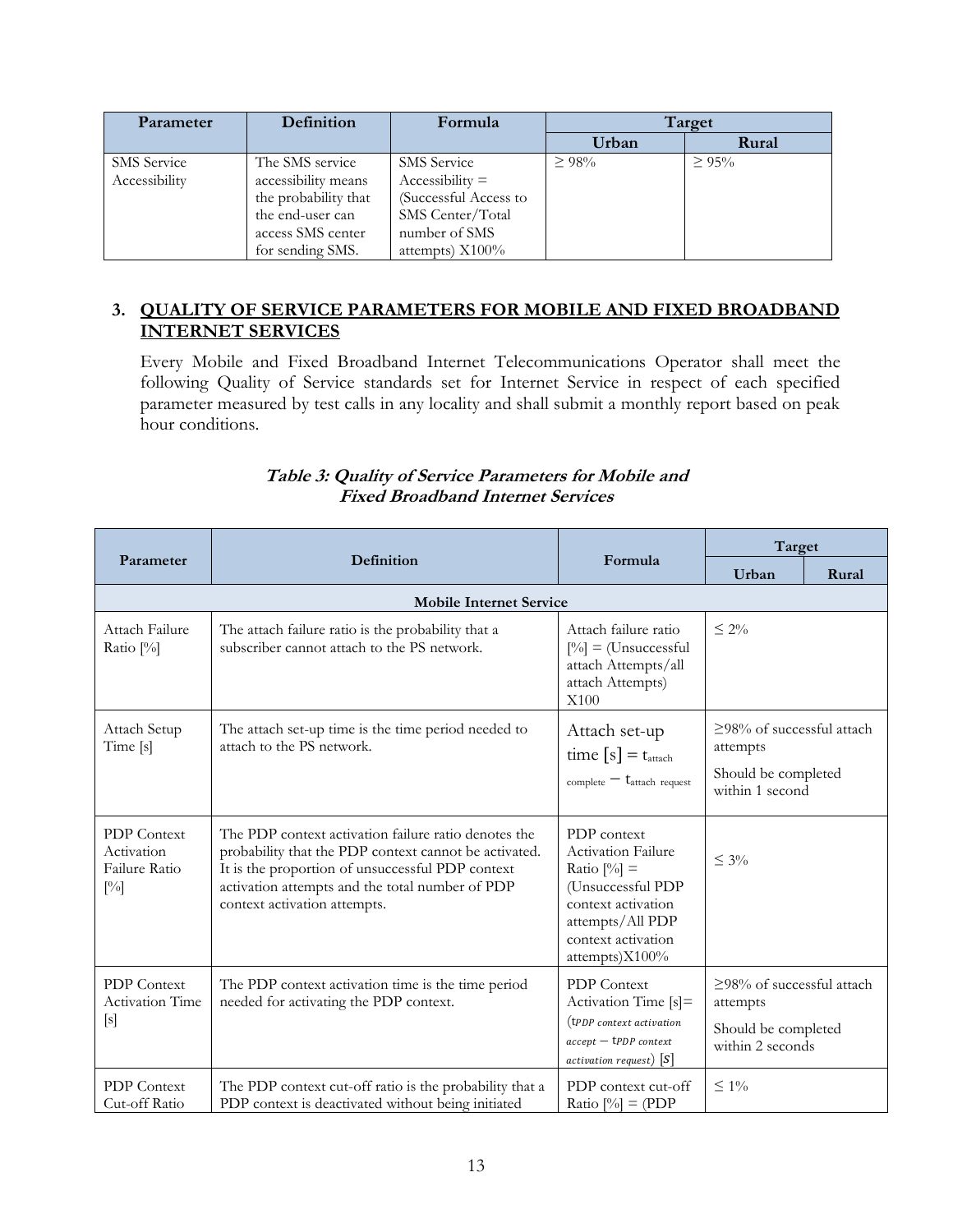|                                                              |                                                                                                                                                                                                                |                                                                                                                                                                                                               | Target                                    |                                                     |
|--------------------------------------------------------------|----------------------------------------------------------------------------------------------------------------------------------------------------------------------------------------------------------------|---------------------------------------------------------------------------------------------------------------------------------------------------------------------------------------------------------------|-------------------------------------------|-----------------------------------------------------|
| Parameter                                                    | Definition                                                                                                                                                                                                     | Formula                                                                                                                                                                                                       | Urban                                     | Rural                                               |
| $[\%]$                                                       | intentionally by the user, allowing the network to<br>deactivate the context after user idle time.                                                                                                             | context losses not<br>initiated by the<br>user/all successfully<br>activated PDP<br>contexts)X100%                                                                                                            |                                           |                                                     |
| DNS host name<br>resolution time<br>[s]                      | The DNS host name resolution time is the time it<br>takes to perform a host name to host address<br>translation.                                                                                               | <b>DNS Host Name</b><br>Resolution Time [s]=<br>(t standard query Response -<br>$t_{\text{standard query}}[s]$                                                                                                | $90\%$ of samples < 1<br>second           |                                                     |
| <b>DNS</b> Host<br>Name<br>Resolution<br><b>Success Rate</b> | DNS host name resolution Success rate is the<br>likelihood for a host name to host address translation<br>of a DNS resolver successfully.                                                                      | <b>DNS Host Name</b><br><b>Resolution Success</b><br>$Rate = (Successful)$<br><b>DNS Host Name</b><br>Resolution requests/<br><b>Total DNS Host</b><br>Name Resolution<br>requests )X100                      | >99% for valid URL<br>requests            |                                                     |
| HTTP set-up<br>time [s]                                      | The HTTP set-up time is the time period needed to<br>access the service successfully, from starting the dial-<br>up connection to the point of time when the content<br>is sent or received.                   | HTTP set-up time<br>$[s] = (t_{\text{service access}})$<br>successful $-t$ service access<br>$_{\text{start}})[s]$                                                                                            | $90\% < 15$<br>seconds (3G<br>and 4G)     | $85\% < 20$<br>seconds<br>$(3G \text{ and }$<br>4G) |
| <b>HTTP</b> Session<br>Failure Ratio                         | The Proportion of incomplete sessions that were<br>started successfully                                                                                                                                        | HTTP Session failure<br>$Ratio = (Number of)$<br>incomplete sessions<br>/ Number of<br>successfully started<br>sessions) X100                                                                                 | $<$ 10% (2G)<br>$< 5\%$ (3G<br>and $4G$ ) | <15%<br>(2G)<br>$<$ 10% (3G<br>and $4G$ )           |
| HTTP mean<br>data rate<br>[Kbit/s]                           | HTTP mean data rate [Kbit/s] means the average data<br>transfer rate measured throughout the entire connect<br>time to the service after a data link has been<br>successfully established,                     | HTTP Mean Data<br>Rate = User data<br>transferred<br>$[\mathrm{Kbit}]/(\mathrm{t}_{\mathrm{data\ transfer}})$<br>$\epsilon$ complete $-$ t <sub>data transfer</sub><br>$\text{Start}$ $\left[\text{S}\right]$ | $\geq$ 384 Kbps<br>(3G);<br>$\geq$ 2Mbps  | $\geq$ 128<br>Kbps<br>(3G);<br>$\geq 1$ Mbps        |
|                                                              |                                                                                                                                                                                                                |                                                                                                                                                                                                               | (4G)                                      | (4G)                                                |
| FTP {download<br>  upload} set-up<br>time [s]                | FTP {download   upload} set-up time [s] is the time<br>period needed to access the service successfully, from<br>starting the dial-up connection to the point of time<br>when the content is sent or received. | FTP {download<br>Upload} Set-up time<br>$[s]$ = t service access<br>successful $-t$ service access<br>start[s]                                                                                                | $<$ 5 Sec (4G)                            | $< 10$ Sec<br>(4G)                                  |
| FTP {download<br>Upload}<br>Session Failure<br>Ratio         | The proportion of incomplete sessions that were<br>started successfully.                                                                                                                                       | $FTP$ Drop Rate $=$<br>(Number of<br>incomplete sessions<br>/ Number of<br>successfully started<br>sessions) X100%                                                                                            | $< 5\%$ (4G)                              | $<$ 10%<br>(4G)                                     |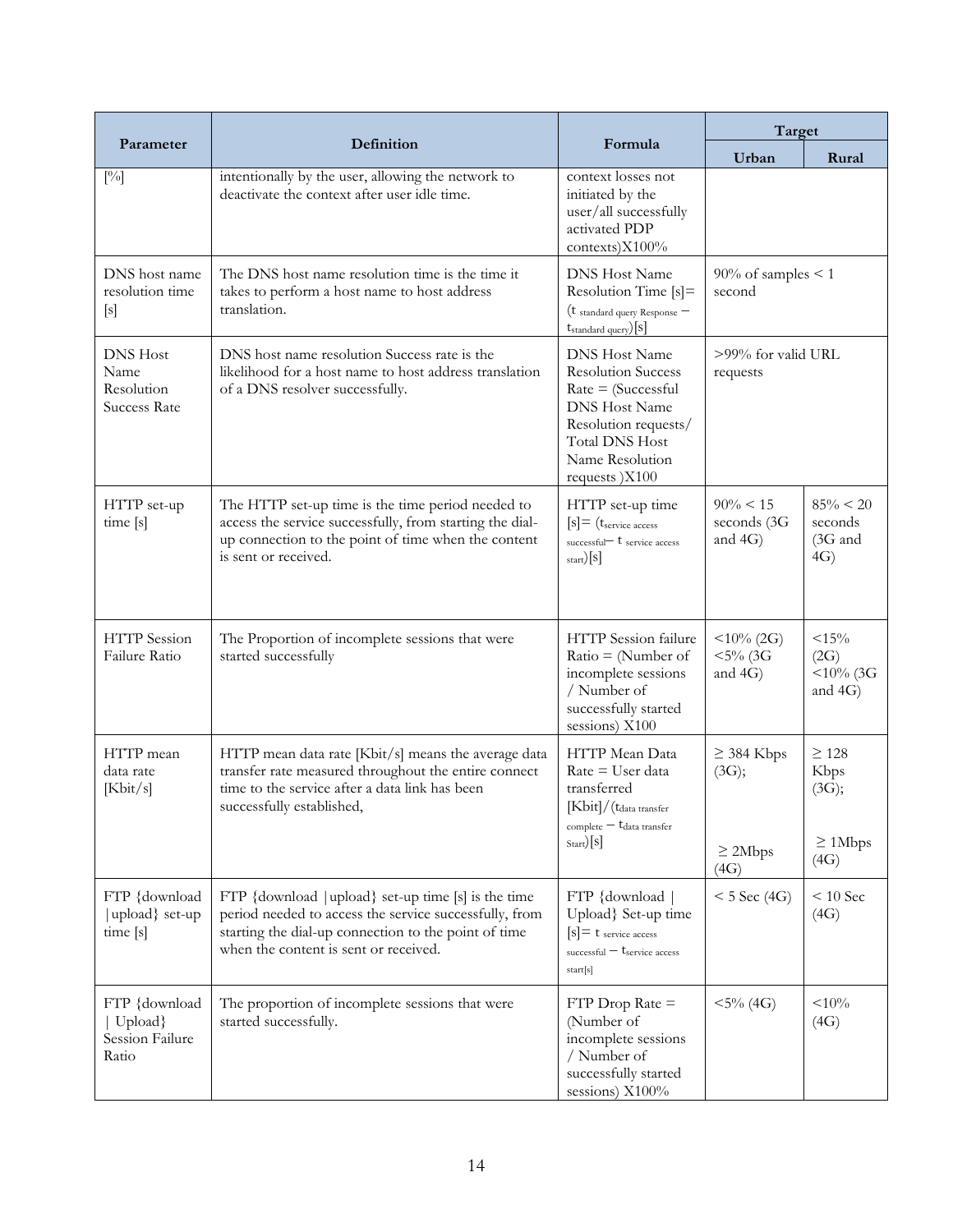|                                                        |                                                                                                                                                                                                                         |                                                                                                                                                        | Target                                                                              |                                                                                 |
|--------------------------------------------------------|-------------------------------------------------------------------------------------------------------------------------------------------------------------------------------------------------------------------------|--------------------------------------------------------------------------------------------------------------------------------------------------------|-------------------------------------------------------------------------------------|---------------------------------------------------------------------------------|
| Parameter                                              | Definition                                                                                                                                                                                                              | Formula                                                                                                                                                | Urban                                                                               | Rural                                                                           |
| FTP {download<br>Upload}<br>Mean Data Rate<br>[Mbit/s] | The FTP {download   Upload} Mean data Rate<br>[Mbit/s] is the average data transfer rate measured<br>throughout the entire connect time (i.e., after a data<br>link has been successfully established) to the service.) | FTP {download  <br>Upload} Mean data<br>$Rate = (User data)$<br>transferred (Kbit) /<br>(Time data transfer<br>complete - Time<br>data transfer Start) | $\geq 1$ Mbit/s<br>(4G)                                                             | $\geq 512$<br>Kbit/s<br>(4G)                                                    |
|                                                        | <b>Fixed Broadband Internet Service</b>                                                                                                                                                                                 |                                                                                                                                                        |                                                                                     |                                                                                 |
| Data<br>Transmission<br>Rate                           | The speed of data travelling from user to the network<br>and back.                                                                                                                                                      | Data transmission<br>$Rate = Size of Test$<br>file / the transmission<br>time required for a<br>complete and error-<br>free transmission               | $>80\%$ of the advertised<br>speed during peak time                                 |                                                                                 |
| <b>Access Network</b><br>Utilization                   | Access Network Utilization is a parameter that<br>measures the total traffic between access node to<br>aggregation node.                                                                                                | <b>Access Network</b><br>Utilization = $(Total)$<br>traffic between<br>access node /<br>Aggregation of<br>traffic at the node)<br>X100%                | Uplink utilization must not<br>be more than 75% of the<br>uplink bandwidth provided |                                                                                 |
| Latency                                                | The duration of time it takes, in milliseconds (ms), for<br>a data packet to reach the receiving endpoint after<br>being transmitted from the sending end-point.                                                        | Latency (ping<br>roundtrip) $=$<br>tpacket received<br>- tpacket sent<br>$\lceil ms \rceil$                                                            | $< 80ms$ for<br>local target<br>server and<br>for xDSL<br>access<br>technology.     | $50ms$ for<br>local target<br>server and<br>for xDSL<br>access<br>technology    |
|                                                        |                                                                                                                                                                                                                         |                                                                                                                                                        | $<$ 25ms for<br>local target<br>server and<br>for FTTH<br>access<br>technology      | < 50ms<br>for local<br>target<br>server and<br>for FTTH<br>access<br>technology |
| Packet Loss                                            | Packet loss means the measure of the percentage of<br>data packets transmitted from source that fail to arrive<br>at their destinations.                                                                                | (Total Number of<br>Packet Loss/Total<br>Number of packets<br>Sent) X100%                                                                              | $\leq 0.5\%$ for 95% of tests of<br>FTTH networks                                   |                                                                                 |
|                                                        |                                                                                                                                                                                                                         |                                                                                                                                                        | $\langle 2\%$ for 95% of tests of<br>xDSL networks                                  |                                                                                 |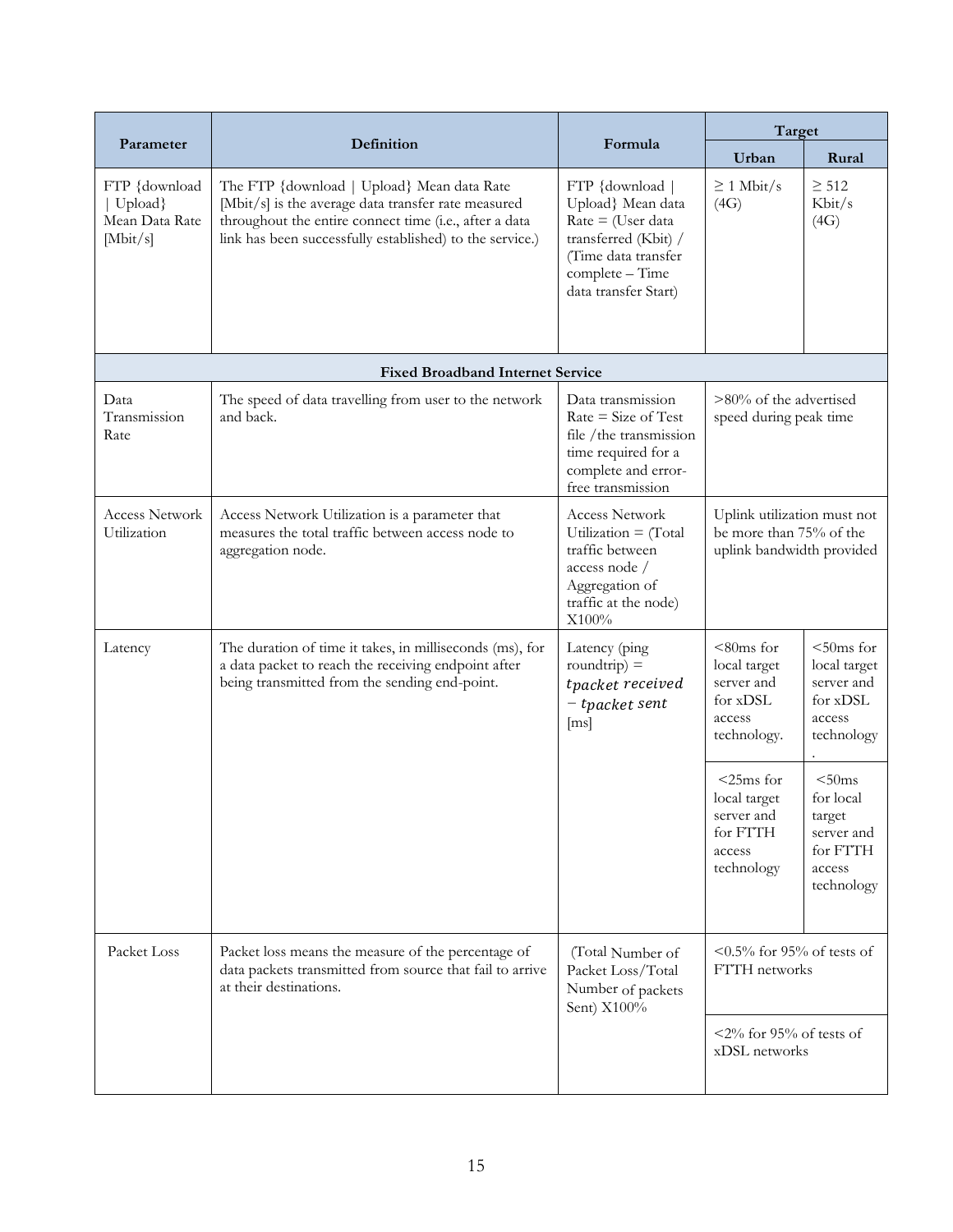# **4. QUALITY OF SERVICE PARAMETERS FOR VoLTE SERVICES**

Every VoLTE Telecommunications Operator shall meet the following Quality of Service standards set for VoLTE service in respect of each specified parameter measured by test calls in any locality and shall submit a monthly report based on peak hour conditions.

| Parameter                                                        | <b>Definition</b>                                                                                                                                                                                                                                                                        | Formula                                                                                                                                                                                | Target                                                              |
|------------------------------------------------------------------|------------------------------------------------------------------------------------------------------------------------------------------------------------------------------------------------------------------------------------------------------------------------------------------|----------------------------------------------------------------------------------------------------------------------------------------------------------------------------------------|---------------------------------------------------------------------|
| <b>IMS</b> Registration<br><b>Success Rate</b>                   | The ratio of the number of successful<br>terminating session establishment to the<br>number of attempted terminating session<br>establishment for LTE network. It is used to<br>evaluate accessibility performance provided.                                                             | Registration Success Rate =<br>(Successful registration attempts/<br>Total number of registration<br>attempts) X100                                                                    | $\geq 90\%$ for<br>Urban and<br>$\geq 90\%$ for<br>Rural            |
| Service<br>Availability                                          | End to end service availability in terms of<br>capacity to establish calls from, and to, a<br>VoLTE customer.                                                                                                                                                                            | Service Availability $=$ [(Total<br>operational minutes - Total<br>minutes of service downtime) /<br>Total operational minutes] X 100                                                  | $\geq 90\%$ for<br>Urban and $\geq$<br>$90\%$ for<br>Rural          |
| Post Dialing<br>Delay (PDD)                                      | Time interval (in seconds) between the end of<br>dialing by the caller and the reception back by<br>user of the appropriate ringing tone or recorded                                                                                                                                     | Post Dialing Delay (PDD) =<br>Time of ringing tone - Time of<br>Dialing                                                                                                                | $\leq$ 4 Seconds<br>for LTE to<br><b>LTE</b>                        |
|                                                                  | announcement.                                                                                                                                                                                                                                                                            |                                                                                                                                                                                        | $\leq$ 6 seconds<br>for LTE to<br>legacy no<br>more than            |
| Circuit switch<br><b>Fall Back</b><br>(CSFB) Success<br>Rate [%] | Circuit Switch Fall Back Success Rate denotes<br>whether the CSFB procedure ends successfully<br>in such a way that the mobile can continue with<br>the actual call setup signaling.                                                                                                     | Number of calls successfully<br>established on a 4G/LTE<br>network that are successfully<br>switched to a 2G/3G network<br>divided by total call attempts<br>expressed as a percentage | $\geq$ 98%<br>success rate<br>within 6<br>seconds fall<br>back time |
| Call Drop Rate                                                   | The proportion of successfully established voice<br>calls that are dropped by the network before<br>they can be ended normally by the user. Call<br>Drop Rate is the probability of a call<br>terminating without the user causing it.                                                   | Call Drop Rate $=$ (Total number<br>of calls terminated unwillingly /<br>Total number of successfully<br>established calls) X100%                                                      | $\leq 2\%$                                                          |
| Network<br><b>Efficiency Ratio</b>                               | Network Efficiency Ratio means the ability of<br>the network to deliver calls to the far terminal.<br>It expresses the relationship between the<br>number of seizures and the sum of number of<br>seizures resulting in either an answer message,<br>or a user busy or a no answer ring. | Network Efficiency Ratio =<br>(Number of seizures resulting in<br>answer message, user busy, no<br>answer / Total number of<br>seizures attempt) X100%                                 | $\geq 95\%$                                                         |

# **Table 4: Quality of Service Parameter for VoLTE Services**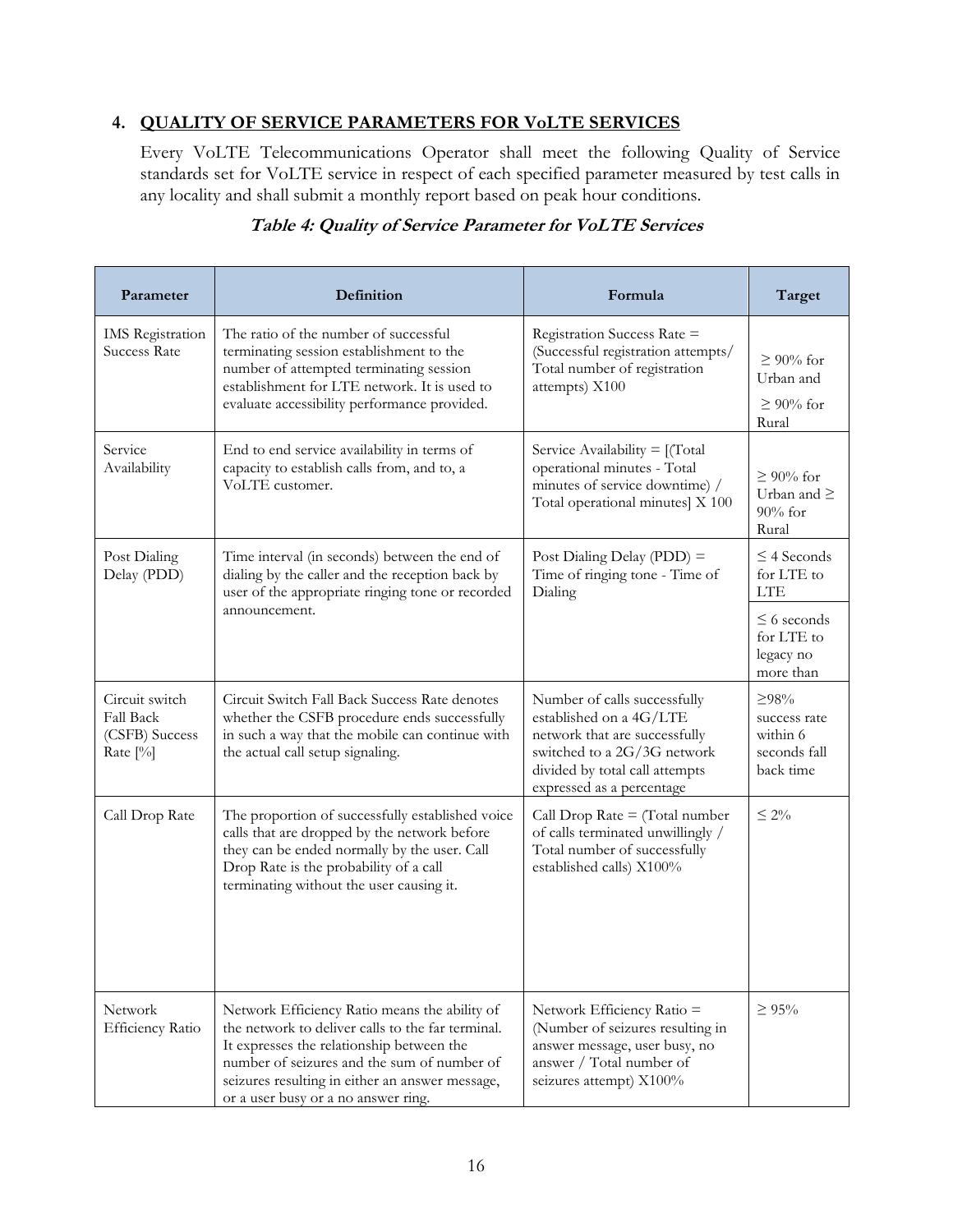| Parameter                                             | <b>Definition</b>                                                                                                                                                | Formula                                                                                                                             | Target                                                     |
|-------------------------------------------------------|------------------------------------------------------------------------------------------------------------------------------------------------------------------|-------------------------------------------------------------------------------------------------------------------------------------|------------------------------------------------------------|
| <b>VoLTE</b> Session<br>Setup Failure<br>Ratio $[\%]$ | The probability that the VoLTE terminal cannot<br>setup a session.                                                                                               | VoLTE Session Setup Failure<br>$Ratio = (unsuccessful Vol. TE)$<br>session setup attempt/ all VoLTE<br>session setup attempt) X100% | $\leq 2\%$                                                 |
| Return to 4G<br>Time (LTE<br>Networks)                | Return to $4G/LTE$ time is the average time (in<br>seconds) it takes for a 4G/LTE call to return to<br>form a legacy $(2G/3G)$ network after a call has<br>ended | <i>Return to <math>4G/LTE[s] = t_{first}</math></i><br>System information block in LTE received $- t_{\text{call}}$<br>disconnected | $\leq$ 5 seconds<br>fall back time<br>from active<br>state |
|                                                       |                                                                                                                                                                  |                                                                                                                                     | $\leq 10$ seconds<br>fall back time<br>from idle<br>state  |

# **5. QUALITY OF SERVICE PARAMETER FOR INTERCONNECTION**

Every Telecommunications Operators shall meet the following Quality of Service standards set for any interconnected service in respect of each specified parameter measured by real calls on any interconnected route and shall submit a periodic report based on daily peak hour conditions.

| Parameter                                              | Definition                                                                                                                                                                                                                                                     | Formula                                                                                                                                                        | Target         |
|--------------------------------------------------------|----------------------------------------------------------------------------------------------------------------------------------------------------------------------------------------------------------------------------------------------------------------|----------------------------------------------------------------------------------------------------------------------------------------------------------------|----------------|
| Interconnection Route<br>Utilization                   | The percentage of<br>provisioned<br>interconnection route that<br>is carrying traffic                                                                                                                                                                          | Interconnection Route<br>Utilization= (Total Capacity in<br>use/Capacity Provisioned)<br>X100%                                                                 | $\leq 70\%$    |
| Mean Time To Repair<br>(MTTR) Interconnection<br>Route | The duration from a<br>reported interconnection<br>fault to service on Route<br>restoration                                                                                                                                                                    | Mean Time To Repair<br>(MTTR) Interconnection<br>Route=Time Service<br>Restored-Time Fault Reported                                                            | $\leq$ 1 hour  |
| Point of Interconnection<br>(PoI) Congestion           | The ratio of calls failed<br>over the POI (between<br>two Telecommunications<br>Operators) due to<br>unavailability of free<br>circuits to the total call<br>requests for seizure of<br>POI circuit.                                                           | POI congestion $=$ failed call<br>requests over the POI due to<br>unavailability of free circuits/<br>(total call requests for seizure of<br>POI circuit)x100% | $< 0.5\%$      |
| Time-frame for activation<br>of a new POI              | The time frame for<br>activation of a new POI is<br>the time duration<br>permitted for<br>commissioning of<br>interconnect capacity or<br>link after confirmation or<br>acceptance of demand for<br>interconnect capacity<br>provisioning and<br>commissioning | Counted from the date of<br>confirmation or acceptance of<br>demand for POI connectivity                                                                       | $\leq$ 90 days |

**Table 5: Quality of Service Parameter for Interconnection**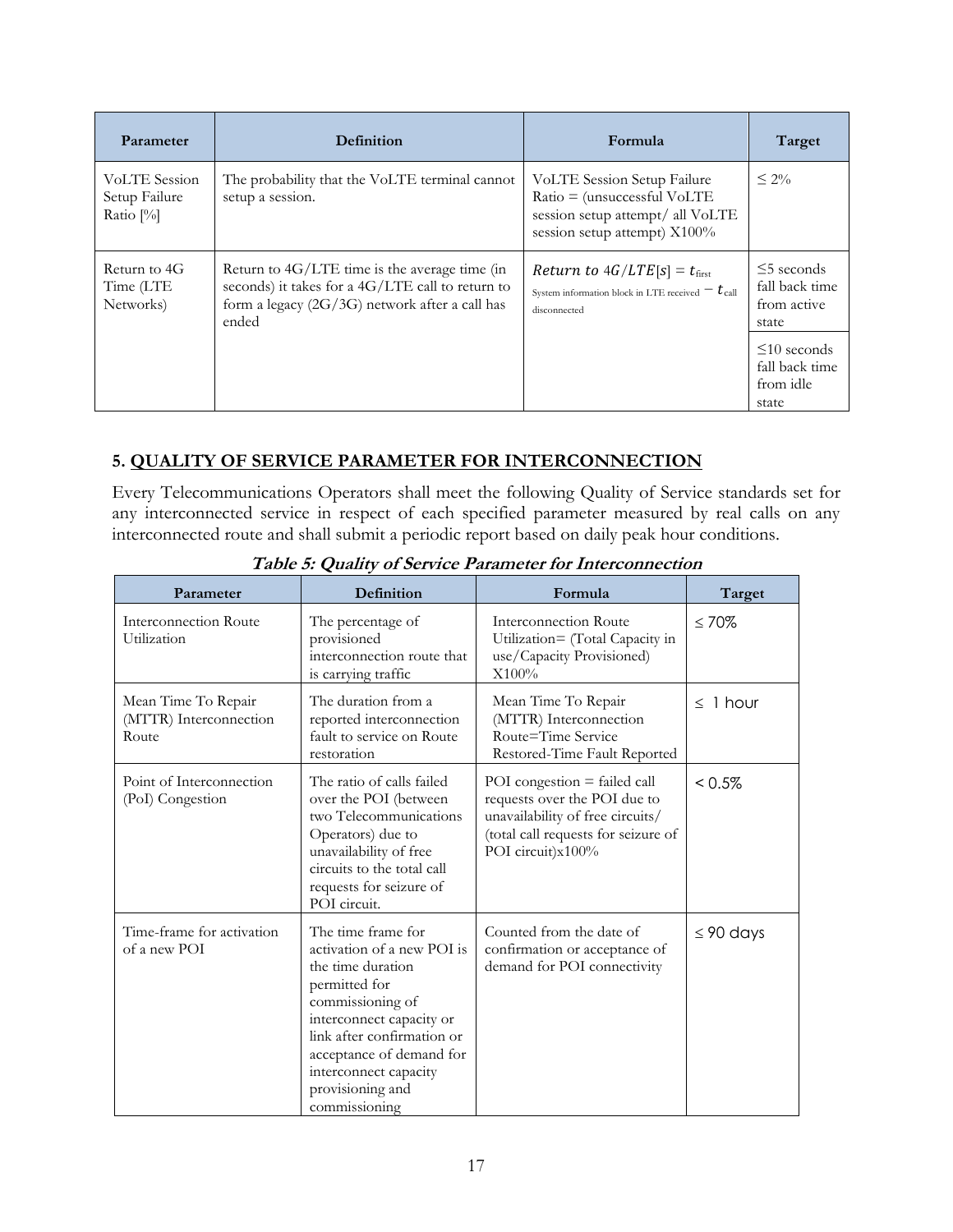| Parameter                                                                               | Definition                                                                                                                                               | Formula                                                                                                                                             | Target                     |
|-----------------------------------------------------------------------------------------|----------------------------------------------------------------------------------------------------------------------------------------------------------|-----------------------------------------------------------------------------------------------------------------------------------------------------|----------------------------|
| Time-frame for POI<br>Capacity Enhancement                                              | the time frame given for<br>the expansion of links for<br>interconnection where a<br>POI between networks<br>already exists                              | Counted from the date of<br>confirmation or acceptance of<br>demand for capacity<br>enhancement                                                     | $\leq 60$ days             |
| Dual Seizure Ratio                                                                      | The condition that occurs<br>when, in both-way<br>operation, two exchanges<br>attempt to seize the<br>same circuit at<br>approximately the<br>same time. | Dual seizures as percentage of<br>handling capacity number of<br>seizures                                                                           | $\leq 40\%$                |
| Signaling Link Utilization                                                              | Signaling link utilization is<br>the average traffic over a<br>particular link expressed<br>as a percentage of a total<br>link capacity.                 | Used signaling links as<br>percentage of total number of<br>signaling links provided<br>between POIs to avoid any<br>signaling congestion.          | $\leq 40\%$                |
| Unit of call duration<br>measurement and<br>recordings in CDRs (call<br>detail records) | All POIs should have the<br>same time stamp so that<br>the CDR comparison/call<br>tracing and disputes, if<br>any, can be quickly<br>resolved.           | The unit of time measurement<br>should either be in seconds or<br>milliseconds in CDRs in order<br>to avoid any inter-operator<br>billing disputes. | seconds or<br>milliseconds |

# **6. QUALITY OF SERVICE PARAMETERS FOR INFRASTRUCTURE**

A Telecommunications Operator is required per its License to offer infrastructure service shall meet the following quality of service standards.

| <b>Parameter</b>               | Formula                                                                                                                  | Target                                                              |                                                                     |
|--------------------------------|--------------------------------------------------------------------------------------------------------------------------|---------------------------------------------------------------------|---------------------------------------------------------------------|
|                                |                                                                                                                          | Urban                                                               | Rural                                                               |
| Coverage<br>Signal<br>Strength | Mobile Service Coverage Signal Strength $=$<br>Field Strength measurements (RSSI for 2G,<br>RSCP for 3G and RSRP for 4G) | $\geq$ -90dBm for 2G<br>(Out door, for $95\%$ of<br>Coverage Area)  | $\geq$ -100dBm for 2G<br>(Out Door, for 90% of<br>Coverage Area),   |
|                                |                                                                                                                          | $\geq$ -95dBm for 3G<br>(Out Door, for 95% of<br>Coverage Area)     | $\geq$ -105dBm for 3G<br>(Out Door, for 90% of<br>Coverage Area)    |
|                                |                                                                                                                          | $\geq$ -100dBm for 4G<br>(Out Door, for $95\%$ of<br>Coverage Area) | $\geq$ -110dBm for 4G<br>(Out Door, for $90\%$ of<br>Coverage Area) |

**Table 6: Quality of Service Parameter for Infrastructure**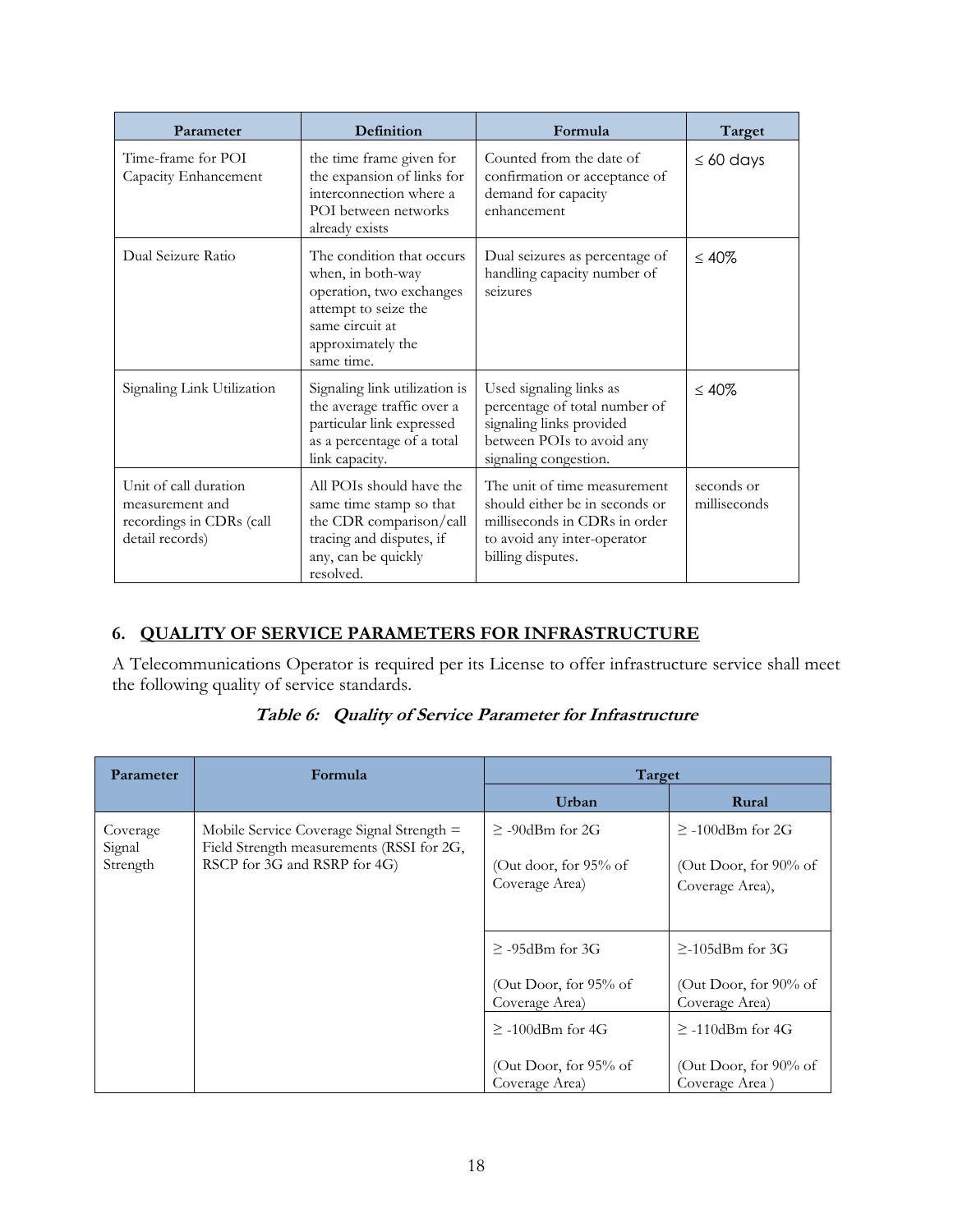| Parameter                   | Formula                               | Target                                                   |       |  |
|-----------------------------|---------------------------------------|----------------------------------------------------------|-------|--|
|                             |                                       | Urban                                                    | Rural |  |
| Time to                     | Time service restored - Time reported |                                                          |       |  |
| Restore<br>Service<br>(TTR) |                                       | 85% in 24 H and 99% in 72H for radio BTS (2G, 3G,<br>4G) |       |  |
|                             |                                       | 95% in 12H for BSC/RNC (2G, 3G)                          |       |  |
|                             |                                       | $95\%$ in 6H for commutation (2G, 3G, 4G)                |       |  |
|                             |                                       | 95% in 24H for local transmission (2G, 3G, 4G)           |       |  |

# **7. NON-TECHNICAL QUALITY OF SERVICE PARAMETER FOR ALL SERVICES**

Every Service Providers shall meet the following non-technical Quality of Service standards set for all services in respect of each specified parameter measured by test traffic in any locality and shall submit a report in the reporting period based on daily conditions.

|                                       | <b>Measurement Method</b>                                                                                                                                                                                                                                  | Target                                                                                                                                                            |                                                                                                                                           |                                                                                                                                          |
|---------------------------------------|------------------------------------------------------------------------------------------------------------------------------------------------------------------------------------------------------------------------------------------------------------|-------------------------------------------------------------------------------------------------------------------------------------------------------------------|-------------------------------------------------------------------------------------------------------------------------------------------|------------------------------------------------------------------------------------------------------------------------------------------|
| Parameter                             | Description                                                                                                                                                                                                                                                | Formula                                                                                                                                                           | Urban                                                                                                                                     | Rural                                                                                                                                    |
| Service Availability                  | Service Availability means the<br>percentage of the time a system<br>stays operational over a period of<br>time.                                                                                                                                           | (Total Operational hours<br>over a reporting period -<br>Total downtime over a<br>reporting period) / Total<br>operational hour over a<br>reporting period X 100% | $>95\%$                                                                                                                                   | $> 90\%$                                                                                                                                 |
| Supply time for<br>initial connection | The duration from the instant of a<br>valid service order being received<br>by a direct Telecommunications<br>Operator to the instant a working<br>service is made available for use.                                                                      | Time Service Operational-<br>Time Payment of Service                                                                                                              | $\leq$ 5 working days                                                                                                                     |                                                                                                                                          |
| Fault Repair Time                     | The duration from the instant a<br>fault has been notified by the<br>customer to the published point of<br>contact of a Telecommunications<br>Operator to the instant when the<br>service element or service has been<br>restored to normal working order. | The time taken to restore a<br>service to working order<br>after receiving valid fault<br>reports.                                                                | <b>Fixed Services:</b><br>$\geq 90\%$ in five<br>$(5)$ working<br>days<br>Mobile Services:<br>$\geq 90\%$ in two<br>$(2)$ working<br>days | Fixed<br>Services:<br>$\geq 80\%$ in five<br>(5) working<br>days<br>Mobile<br>Services:<br>$\geq 85\%$ in<br>three $(3)$<br>working days |
| Fault Report<br>Submission Rate       | The number of valid fault reports<br>received by an operator per<br>customer per reporting period.                                                                                                                                                         | Number of valid fault<br>reports per access line per<br>Reporting Period                                                                                          | $\leq 0.002\%$ of customers in the<br>Reporting Period                                                                                    |                                                                                                                                          |

**Table 7: Non-Technical Quality of Service Parameter for all Services**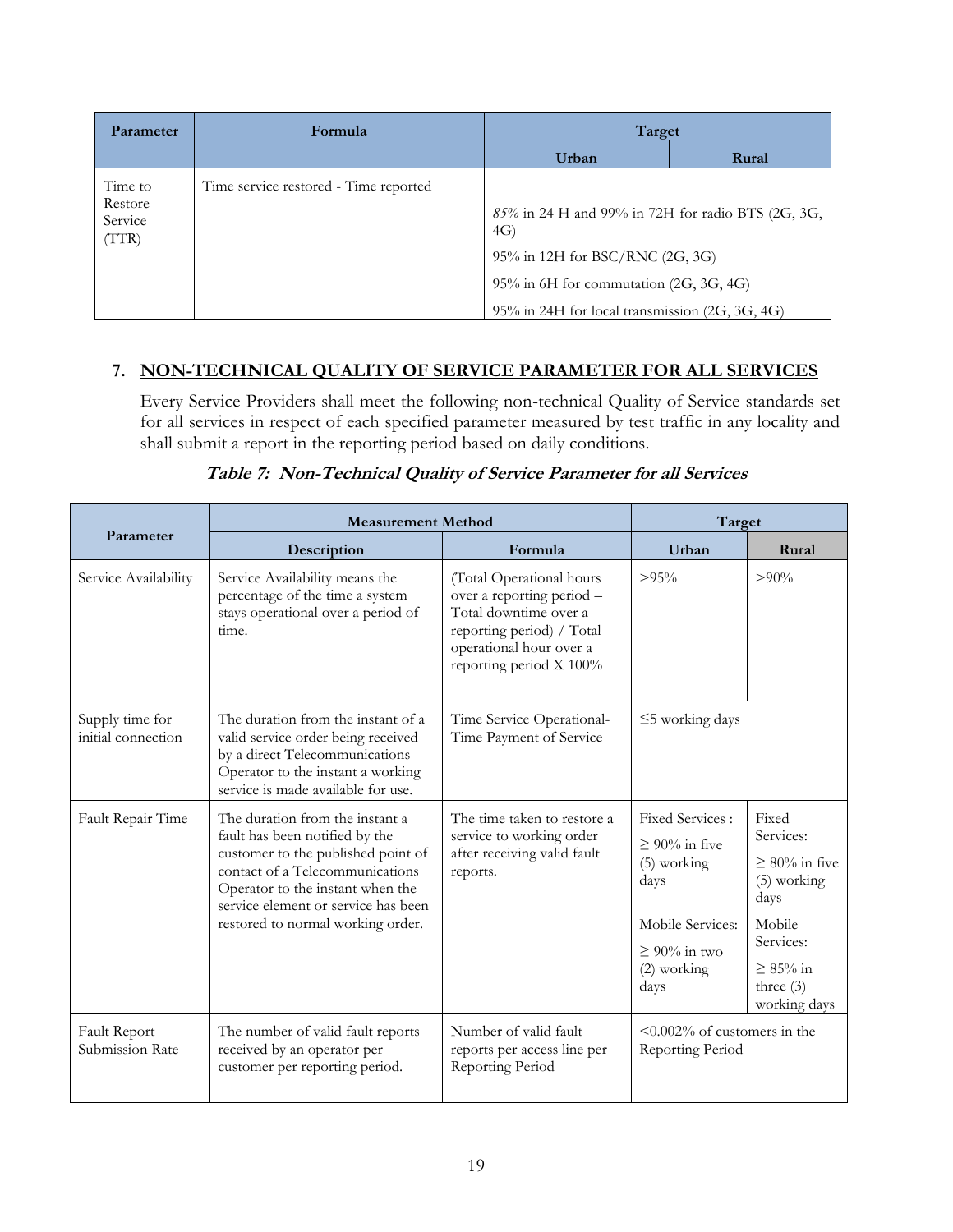|                                        | <b>Measurement Method</b>                                                                                      | Target                                                                                                                                                           |                                                              |                                                                 |
|----------------------------------------|----------------------------------------------------------------------------------------------------------------|------------------------------------------------------------------------------------------------------------------------------------------------------------------|--------------------------------------------------------------|-----------------------------------------------------------------|
| Parameter                              | Description<br>Formula                                                                                         |                                                                                                                                                                  | Urban<br>Rural                                               |                                                                 |
| Call Centre<br>Operator Response       | Duration of waiting after<br>the option to a Customer Care<br>Assistant has been chosen.                       | $t$ Operator Assistant Pick up $-t$ Making<br>Operator Request                                                                                                   | $≥80\%$ in < 30<br>seconds                                   | $≥80%$ in <<br>30 seconds                                       |
| Interactive Voice<br>Response (IVR)    | Duration of announcement of the<br>entire IVR options before a<br>customer can make choice                     | UVR Option to Operator to speak to an<br>agent - t <sub>IVR</sub> started                                                                                        | $\leq 60$ Seconds<br>(to an agent)                           | $\leq 60$ Seconds<br>(to an agent)                              |
|                                        |                                                                                                                |                                                                                                                                                                  | $\leq$ 30 seconds<br>(to first<br>selection)                 | $\leq$ 30 seconds<br>(to first)<br>selection)                   |
| Complaint<br><b>Resolution Time</b>    | Complaint Resolution Time is the<br>time taken for a<br>Telecommunications Operator to<br>resolve a complaint. | Number of valid complaint<br>resolved / Total number of<br>complaints received) X100                                                                             | $99\% \text{ of}$<br>complaints<br>resolved within<br>1 week | $99\% \text{ of}$<br>complaints<br>resolved<br>within 1<br>week |
| <b>Customer Service</b><br>Point Delay | The duration for queuing at a<br>Customer Service Point before<br>queries or complaints can be<br>rendered.    | t customer service assistance -t of issued<br>queue number                                                                                                       | $>95\%$                                                      |                                                                 |
| Billing Accuracy-                      | Billing Accuracy means Same<br>duration in seconds used for a call<br>should be used for charging.             | Time Service Used - Time<br>Service Charged) X100%                                                                                                               | Not more than<br>$0.1\%$                                     | Not more<br>than $0.1\%$                                        |
| <b>Billing Complaint</b><br>Rate       | The proportion of bills resulting in<br>a customer complaining about the<br>correctness of a given bill.       | Total number of billing<br>complaint received at the<br>end of the reporting<br>period/Total number of<br>active customer base at the<br>end of the period)X100% | ${\le}1\%$                                                   | $\leq$ 1%                                                       |

# **8. QUALITY OF SERVICE FOR CUSTOMER SATISFACTION ATTRIBUTES**

A Telecommunications Operator in respect of the following Quality of Service benchmarks shall be subject to periodic assessment by the Authority through customer satisfaction surveys, which may be conducted by the Authority either through its own employees or through any Agency appointed by the Authority.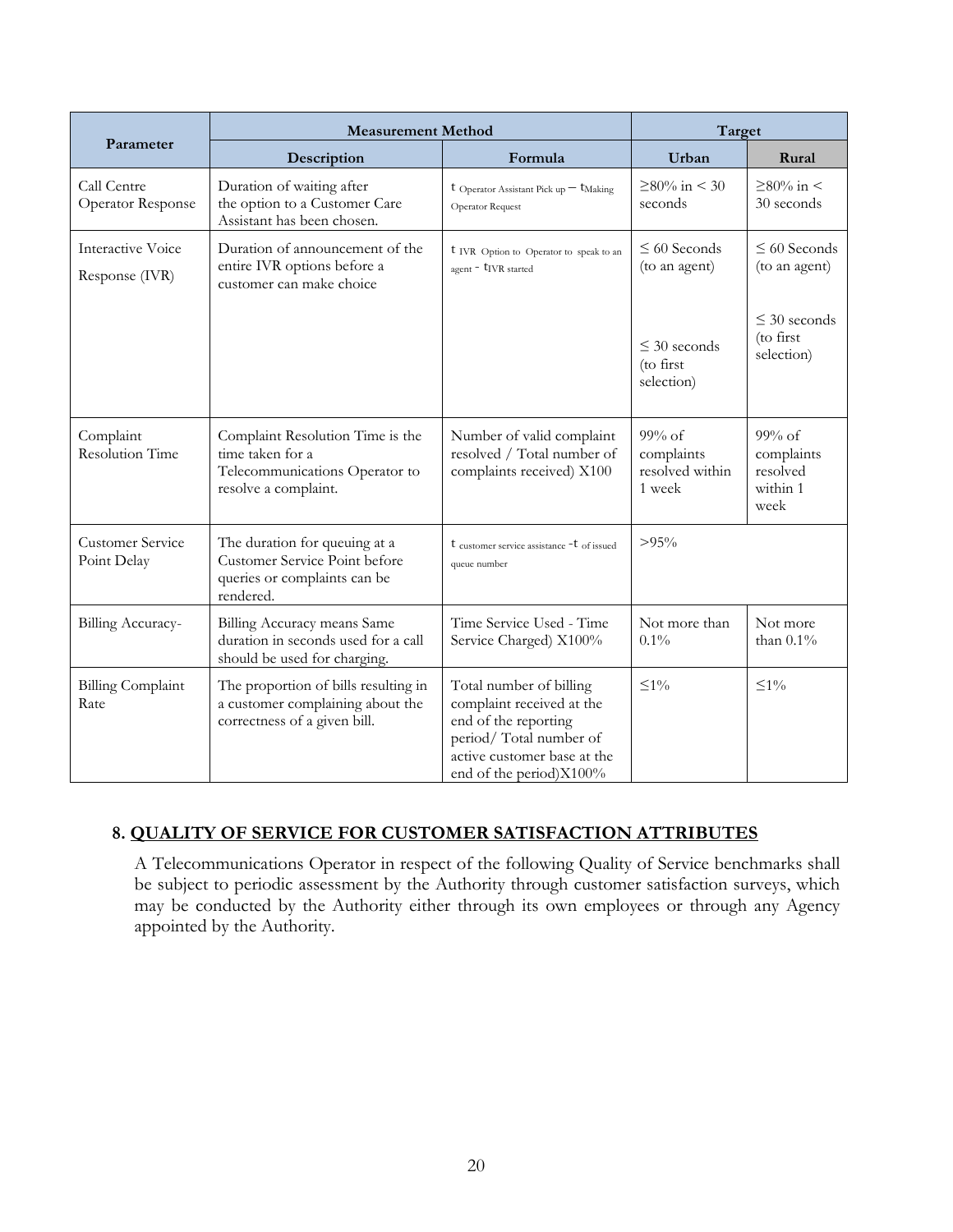| Parameter                                                    |         |  |
|--------------------------------------------------------------|---------|--|
| % of customers satisfied with the service availability       | $>85\%$ |  |
| % of customers satisfied with the service accessibility      | $>85\%$ |  |
| % of customers satisfied with the service retainability      | $>85\%$ |  |
| % of customers satisfied with billing performance.           | $>85\%$ |  |
| % of customers satisfied with the customer support services. | $>85\%$ |  |

# **Table 8: Quality of Service for Customer Satisfaction Attributes**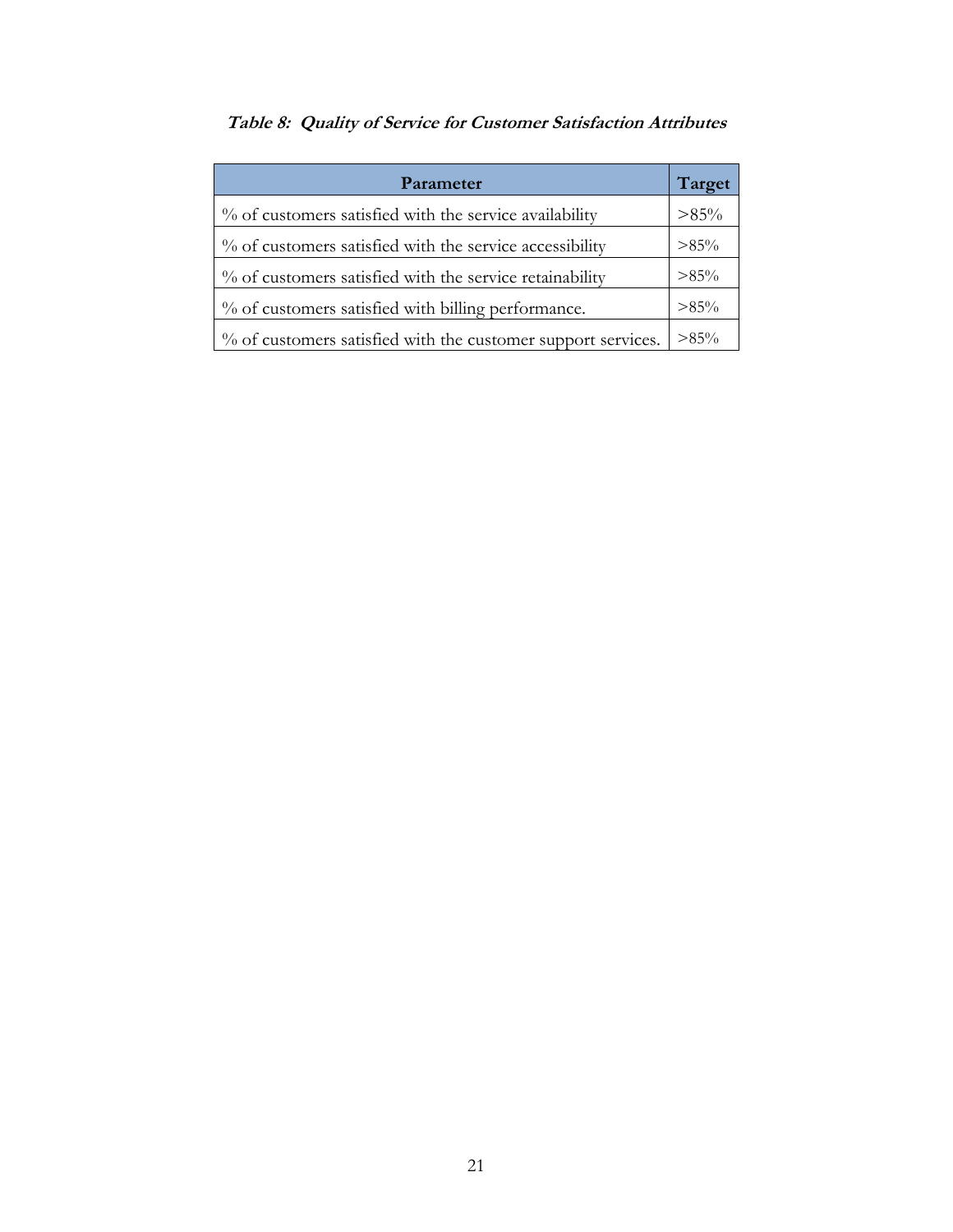# **ANNEX II**

# **LIST OF ABBREVIATIONS**

# **Table 9: List of Abbreviations**

| 2G             | 2ND Generation                                |
|----------------|-----------------------------------------------|
| 3G             | 3RD Generation                                |
| 4G             | 4TH Generation                                |
| <b>CDR</b>     | Call Detail Record                            |
| <b>CSCF</b>    | Call Session Control Function                 |
| <b>CSFB</b>    | Circuit Switch Fall Back                      |
| <b>CSR</b>     | Call Setup Rate                               |
| CSSR           | Call Setup Success Rate                       |
| <b>DNS</b>     | Domain Name Server                            |
| <b>DSL</b>     | Digital Subscriber Line                       |
| <b>ERAB</b>    | E-UTRAN Radio Access Network                  |
| <b>E-UTRAN</b> | Evolved UMTS Terrestrial Radio Access Network |
| <b>HTTP</b>    | HyperText Transfer Protocol                   |
| <b>IMS</b>     | IP Multimedia Subsystem                       |
| <b>LTE</b>     | Long term evolution                           |
| <b>MOS</b>     | Mean Opinion Score                            |
| <b>MTTR</b>    | Mean Time To Repair                           |
| PDP            | Packet Data Protocol                          |
| POI            | Point of Interconnection                      |
| <b>PS</b>      | Packet Switch                                 |
| QoS            | Quality of Service                            |
| <b>RAB</b>     | Radio Access Bearer                           |
| <b>RRC</b>     | Radio Resource Control                        |
| <b>RSCP</b>    | Received Signal Code Power                    |
| <b>RSRP</b>    | Reference Signal Received Power               |
| <b>RSSI</b>    | Received Signal Strength Indicator            |
| <b>SDCCH</b>   | Stand-alone Dedicated Control Channel         |
| <b>SHO</b>     | Soft Hand Over                                |
| <b>SLA</b>     | Service Level Agreement                       |
| <b>SMS</b>     | Short Messaging System                        |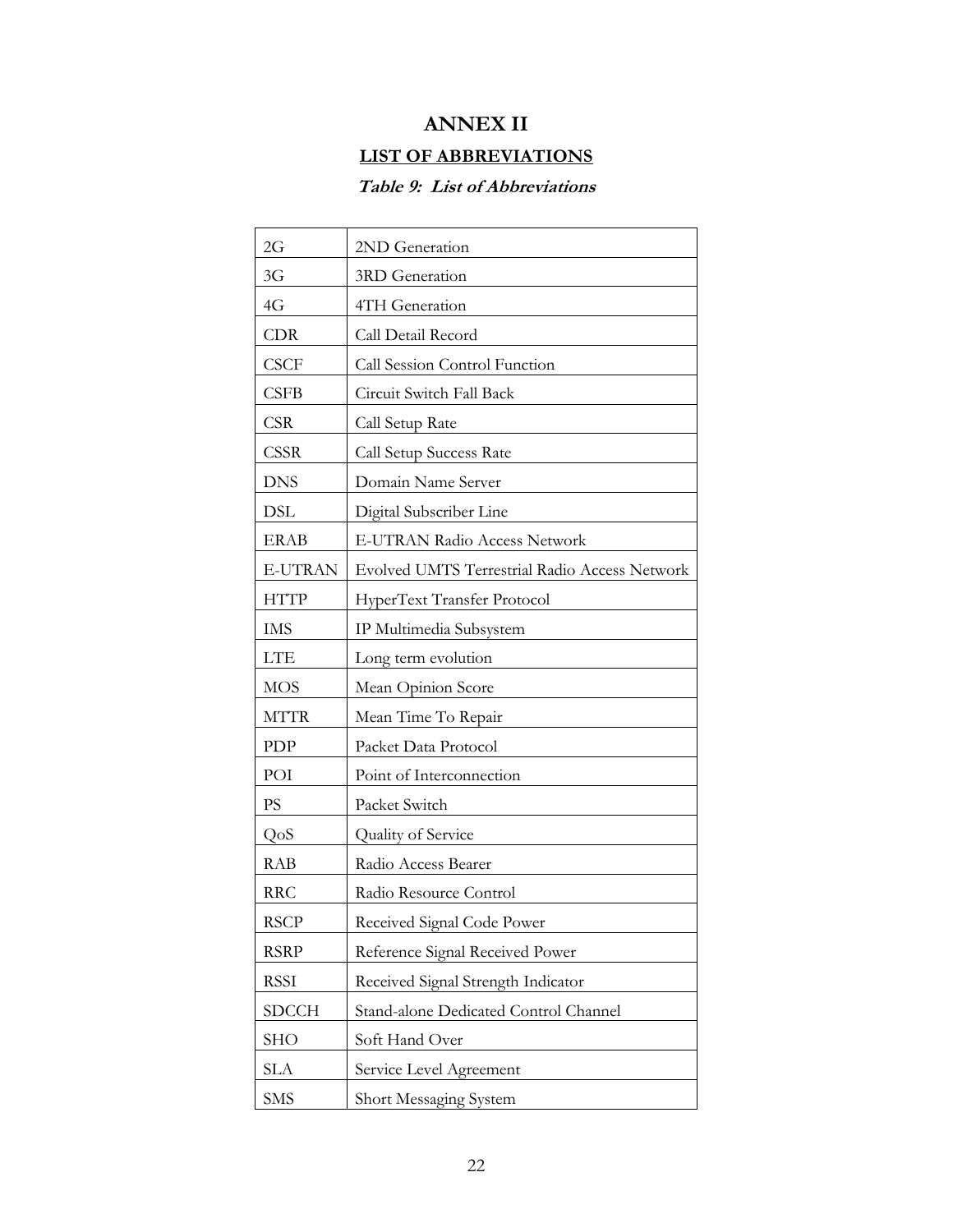| <b>TCH</b>  | Traffic Channel                             |
|-------------|---------------------------------------------|
| UE          | User Equipment                              |
| <b>UMTS</b> | Universal Mobile Telecommunications Service |
| VoLTE.      | Voice Over Long Term Evolution              |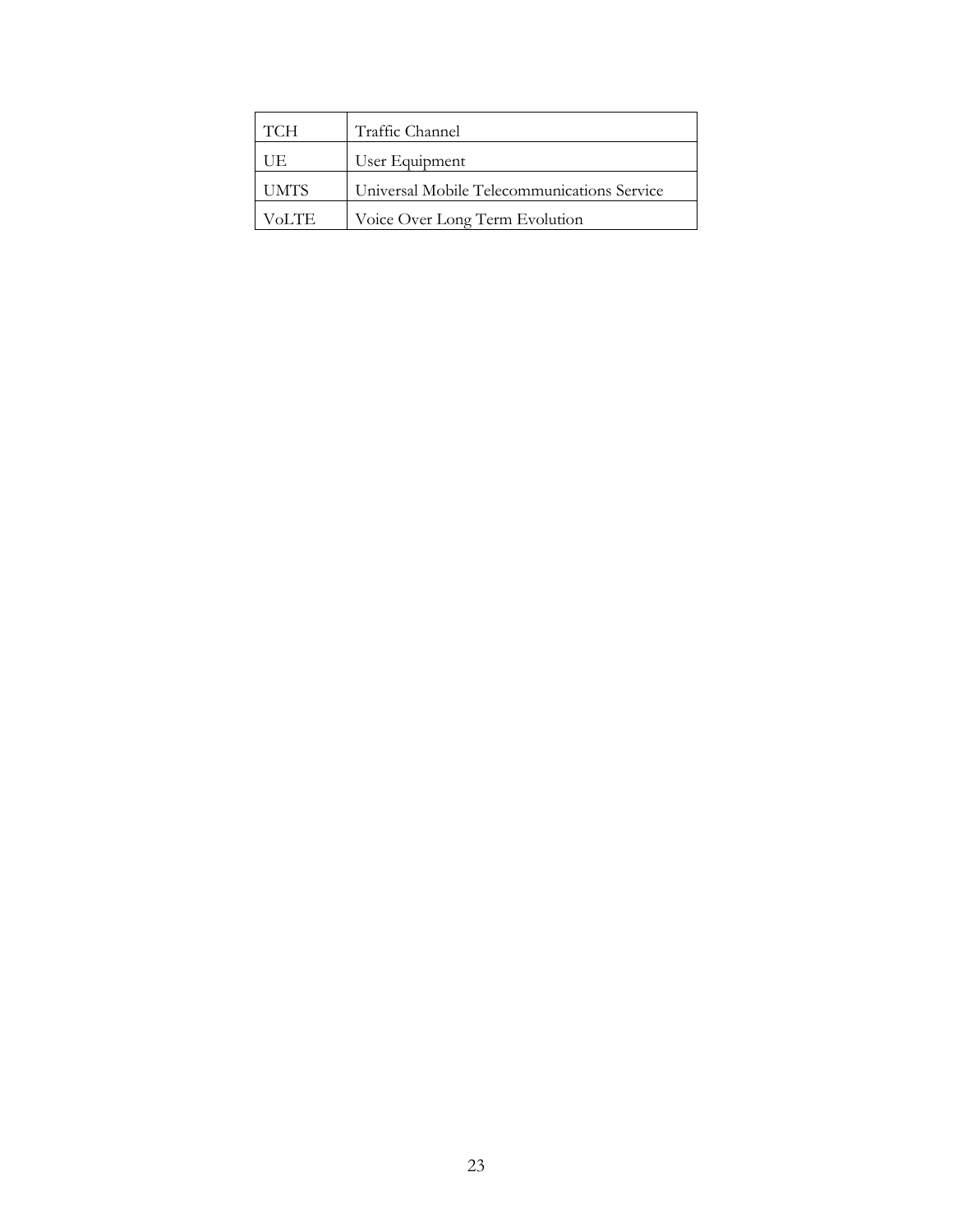# **ANNEX III**

# **QUALITY OF SERVICE REPORTING FORM**

# **Table 10: Quality of Service Reporting Form**

| $\rm No$       | QoS Parameters | Target<br>Value | Measurement Results (M=Month, Av=Average,<br>Q=Quarter |    |                |        |        |
|----------------|----------------|-----------------|--------------------------------------------------------|----|----------------|--------|--------|
|                |                |                 | M1                                                     | M2 | M <sub>3</sub> | Avg. Q | Remark |
| 1              |                |                 |                                                        |    |                |        |        |
| $\overline{2}$ |                |                 |                                                        |    |                |        |        |
| $\mathfrak{Z}$ |                |                 |                                                        |    |                |        |        |
| $\overline{4}$ |                |                 |                                                        |    |                |        |        |
| 5              |                |                 |                                                        |    |                |        |        |
| 6              |                |                 |                                                        |    |                |        |        |
| 7              |                |                 |                                                        |    |                |        |        |
| 8              |                |                 |                                                        |    |                |        |        |
| 9              |                |                 |                                                        |    |                |        |        |
| 10             |                |                 |                                                        |    |                |        |        |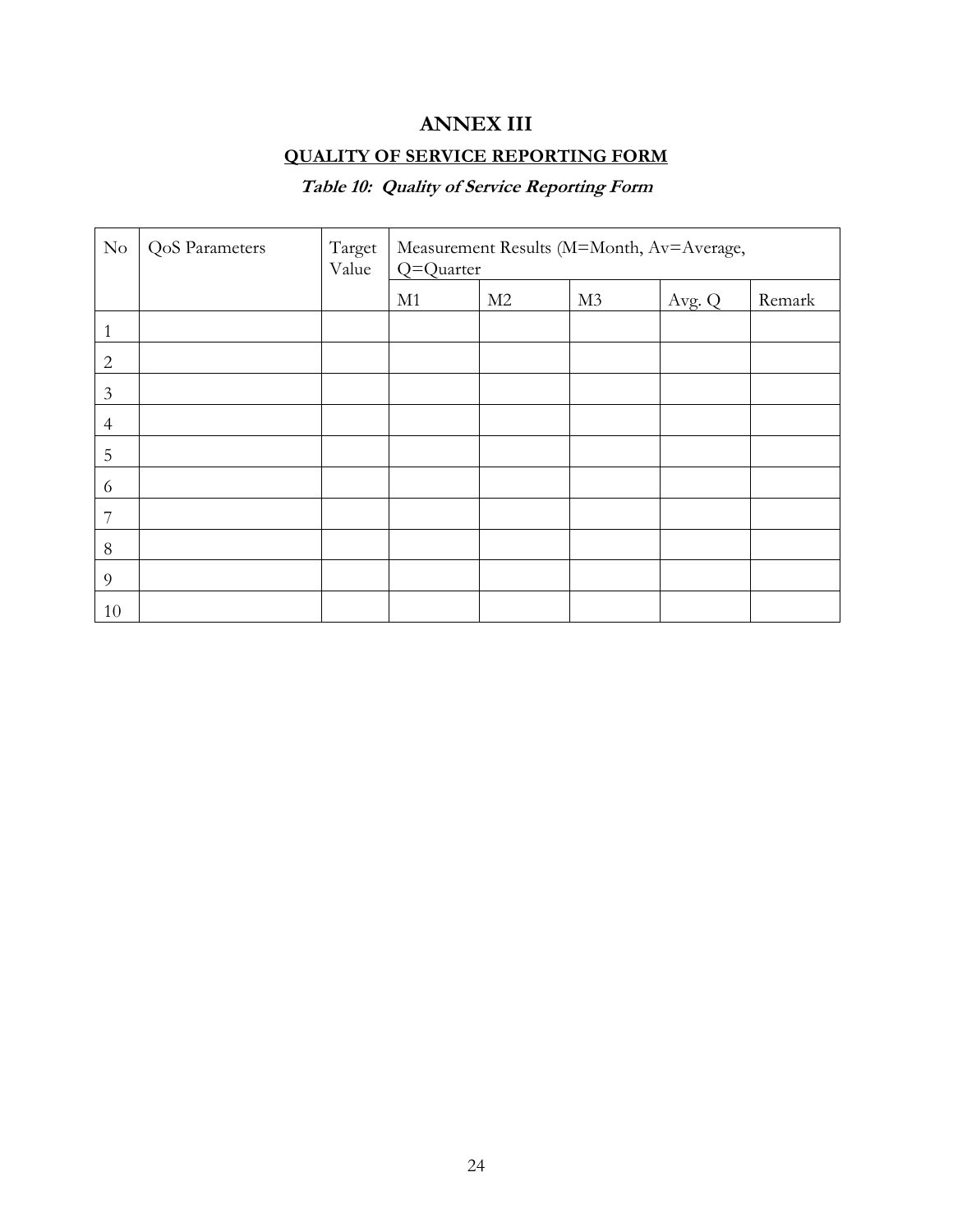# **ANNEX IV**

### **NETWORK MAINTENANCE AND OUTAGE REPORT FORM**

#### **Table 11: Network Maintenance and Outage Report Form**

### **NETWORK MAINTENANCE AND OUTAGE REPORT CONTACT INFORMATION**

Name of Reporting Entity:

Primary Contact Person:

Email:

Phone Number:

# **MAINTENANCE/OUTAGE INFORMATION**

Type of outage:

- ➢ Emergency Services outage
- ➢ Critical
- ➢ Major
- ➢ Planned Maintenance

**Timing of the Outage**

Date of Outage:

Time Outage Began:

Time Outage Resolved:

Outage Duration:

If not resolved, expected time service(s) to be resolved:

#### **Timing of Planned Maintenance**

Date of Maintenance:

Time Maintenance to Begin:

Time Maintenance to End:

Maintenance Duration:

#### **Description of Maintenance/Outage**

Service(s) affected:

Area(s) affected:

Network Element(s) affected:

Percent of traffic affected: